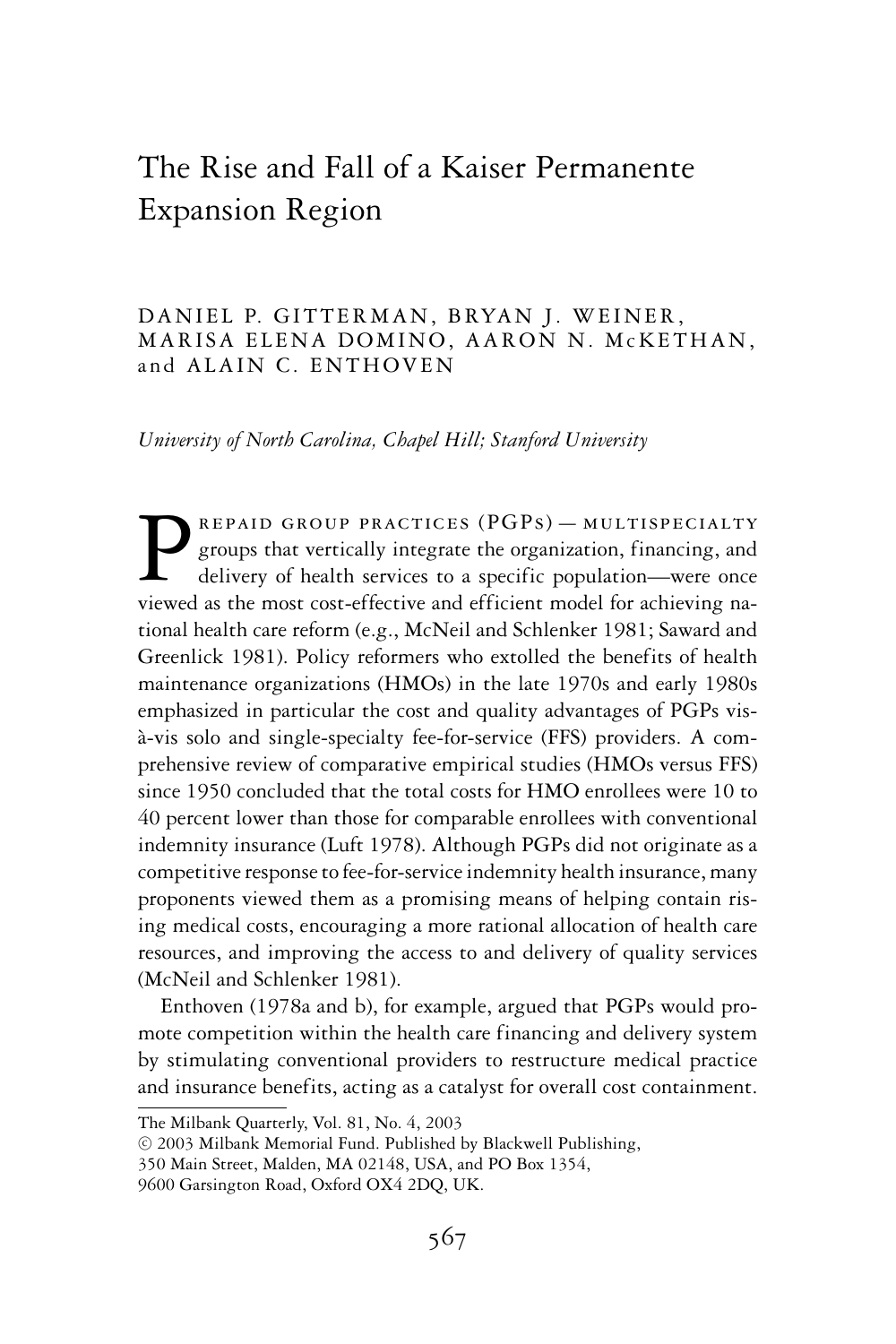PGPs were a central pillar in the "managed competition" reform proposal, in which employers would offer employees a choice of plans (perhaps two or three HMOs in the same geographic area, to allow competition) and provide a defined employer contribution, with employees responsible for the premium differential as part of their health benefit packages (Enthoven 1993; Moran 1981). Policy experts theorized, for example, that multispecialty groups could achieve greater economies of scale than other provider types could, by buying supplies and equipment in volume, spreading out the risk that accompanies capitated payments, gaining access to financial capital at lower interest rates, achieving a prominent brand name in the community, and attracting experienced physician managers. In their operation, PGPs in particular could offer more efficient clinical care by combining the services of primary care physicians, specialists, and nonphysician providers; by avoiding an undercapacity in primary care practitioners and an overcapacity in specialists; and by retaining clinical responsibility for their patients in both outpatient and inpatient settings (Robinson 2004). Despite these supposed advantages, however, the penetration and performance of prepaid group practice have fallen far short of its key proponents' expectations.

Today, with the upward trend in health premiums, growing disillusionment with the various forms of highly "managed" care, and the rising number of uninsured people, another round of debate over national health reform seems likely. It is timely, therefore, to reflect on the potential, performance, and prospects of prepaid group practice as a system delivery model for the future. To do this, we examine the rise and fall of the Kaiser Permanente (KP) expansion effort in North Carolina in order to gain insight into making prepaid group practice work. We trace and analyze the key events in the North Carolina KP's entry and start-up, its performance and growth over time, and its exit. We use interview data collected from former and current KP national, regional, and local managers; North Carolina public officials; state and national health care experts; and supplemental analyses of enrollment, financial, and other secondary data. We conclude that KP's failed North Carolina expansion resulted not from an inherent flaw in the PGP model but from a complex interaction of political, economic, and organizational factors. Finally, we offer some policy recommendations for PGPs' role in future reform efforts. We believe that PGPs should still remain of special interest to those reformers who see the health system changing through marketplace competition.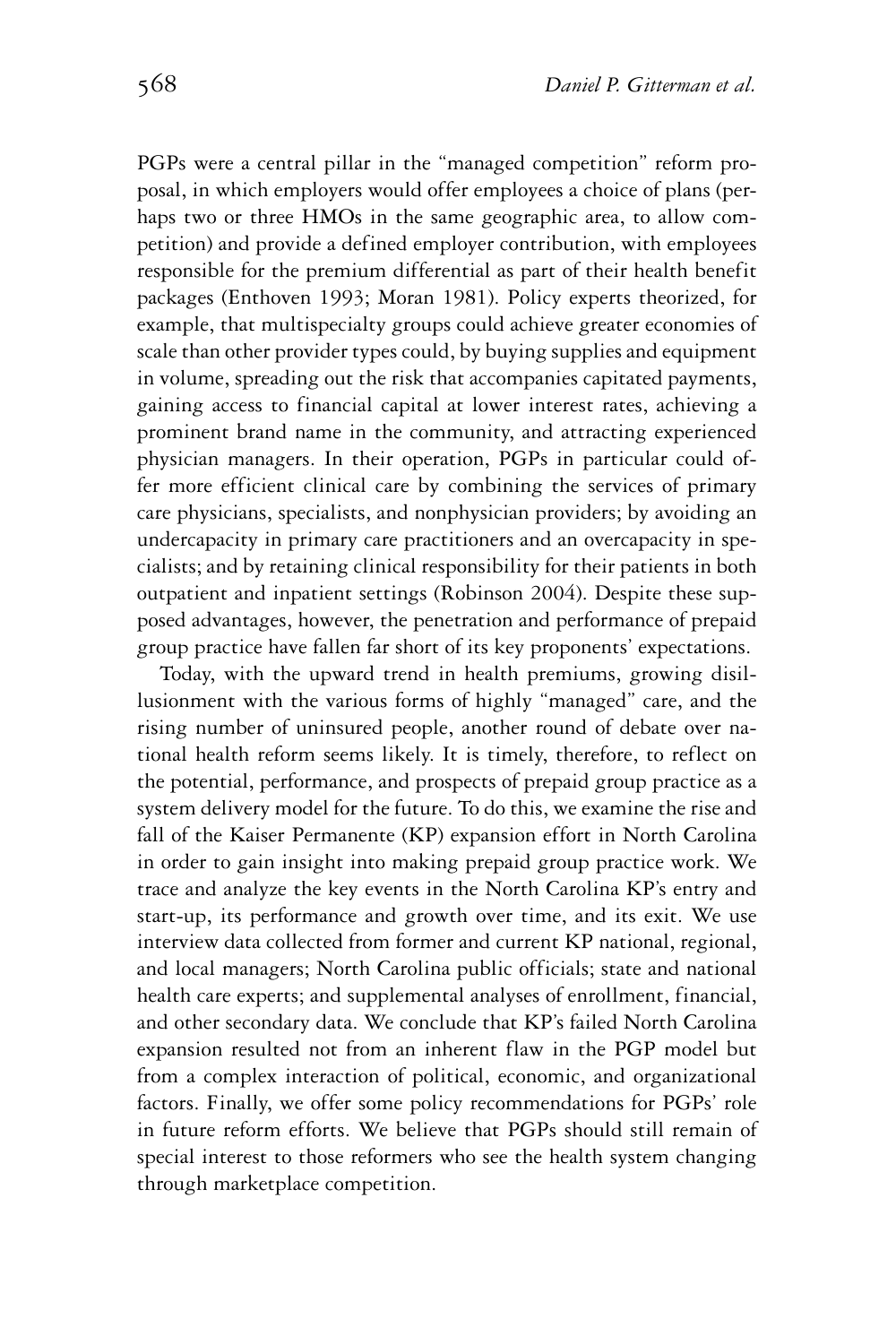#### The Origins of Kaiser Permanente's Expansion into North Carolina

Kaiser Permanente (KP) began on the West Coast as a company-funded and company-managed means of providing medical care services to workers in Henry J. Kaiser's industrial enterprises. Its corporate headquarters began and remain in Oakland, California. By 1955, KP had a major presence in three regions (Northern California, Southern California, and Oregon), with a growing network of hospitals and clinics and a combined membership of 500,000. KP expanded to Hawaii in 1958 and a decade later established regions in Colorado (1969) and Ohio (1969). After the passage of the Health Maintenance Organization Act in 1973, the KP plans in all six regions became federally qualified HMOs. By the early 1980s, KP had additional regions in Texas (1979), the greater Washington, D.C., metropolitan area (1980), and greater Hartford, Connecticut (1982). The plan in Texas began as a 50–50 joint venture of KP and Prudential, and in 1983 KP took over Prudential's interest. KP tried (and failed) to acquire a plan in Chicago but eventually bought an existing plan in Kansas City.

Whereas our interview participants described KP's earlier expansions as "opportunistic," KP's expansion into the Southeast appeared to be more purposeful. KP wanted a national presence in order to compete more effectively for national corporate accounts and to position itself more favorably in the event of national health care reform. Accordingly, it chose to expand in regions where it did not have a presence, namely, the South. KP conducted comprehensive analyses of several markets in the South and Midwest and narrowed its final expansion choices to Raleigh-Durham, North Carolina, and Atlanta, Georgia. Because half the organization's joint national health plan/physician leadership committee preferred one market, and the other half preferred the other market, KP decided to enter both markets (KP Institute 2002).

At the same time that KP was trying to expand regionally, elected officials and policy reformers in North Carolina were trying to make the state an attractive operating environment for health care delivery systems that were not fee-for-service plans. Impressed by the cost-containment achievements of PGPs such as Kaiser Permanente, the Group Health Cooperative of Puget Sound, and the Health Insurance Plan of New York, Congress had already passed the Health Maintenance Organization Act in 1973. The act defined HMOs, provided grants and loans for the start-ups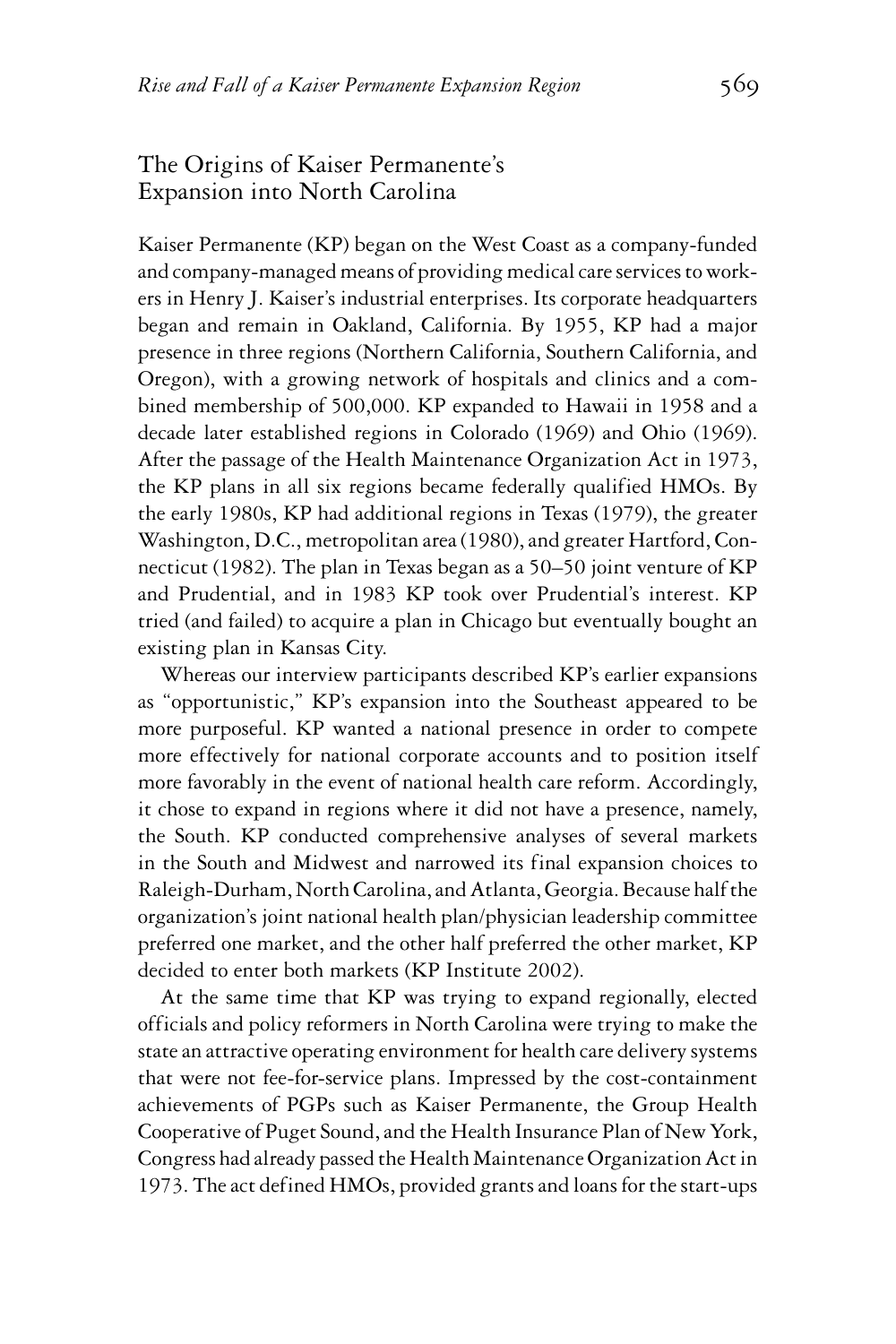of nonprofit HMOs, and required all employers of 25 or more employees to offer at least one PGP and one Independent Practice Association– based HMO as health insurance options wherever they were available and desired. This requirement was a big boost to the development of HMOs, including PGPs, and a spark for state-level reforms in the late 1970s and early 1980s.

Faced with rapidly escalating health care costs, the North Carolina General Assembly, with the support of Governor James Hunt, created the Commission on Prepaid Health Plans to study alternatives for organizing and financing health care (North Carolina Commission 1979a and b). The commission examined several models of prepaid health care delivery; took testimony from experts such as Paul Ellwood, who was credited with inventing the concept of HMOs; and concluded that delivery system reforms could introduce effective competition and control costs within the traditional health care system. The General Assembly then enacted several legislative reforms to create a more supportive regulatory environment for alternative delivery systems. These reforms enabled prepaid health plans to acquire facilities; make loans to contracting medical groups; contract to provide health care services; contract to provide marketing, enrollment, and administrative services; contract with traditional insurers for insurance, indemnity, or reimbursement for costs of health services; and offer and contract for additional health services (North Carolina Commission 1979a and b).

In 1982, Governor Hunt established the Foundation for Prepaid Health Plans to attract new HMOs to North Carolina. "Kaiser Permanente was clearly the dominant HMO in the country and had a good reputation," the foundation's senior vice president noted in an interview, "so it became the initial target of our [recruitment] efforts" (personal communication, May 2002). The foundation recruited KP in much the same way as the state recruited large employers, offering KP information about demographics, employers, and health care utilization in the state's major metropolitan areas; and facilitating contacts for KP in the employer and provider communities. This aggressive recruitment strategy coincided nicely with KP's interest in expanding into the Southeast.

Once KP entered the state as KP–Carolina, it sought state employees as its new enrollees. The existing State Health Plan (SHP) offered a conventional self-insured indemnity health plan—the North Carolina Teachers' and State Employees' Comprehensive Major Medical Plan (CMMP)—with an administrative services–only arrangement with Blue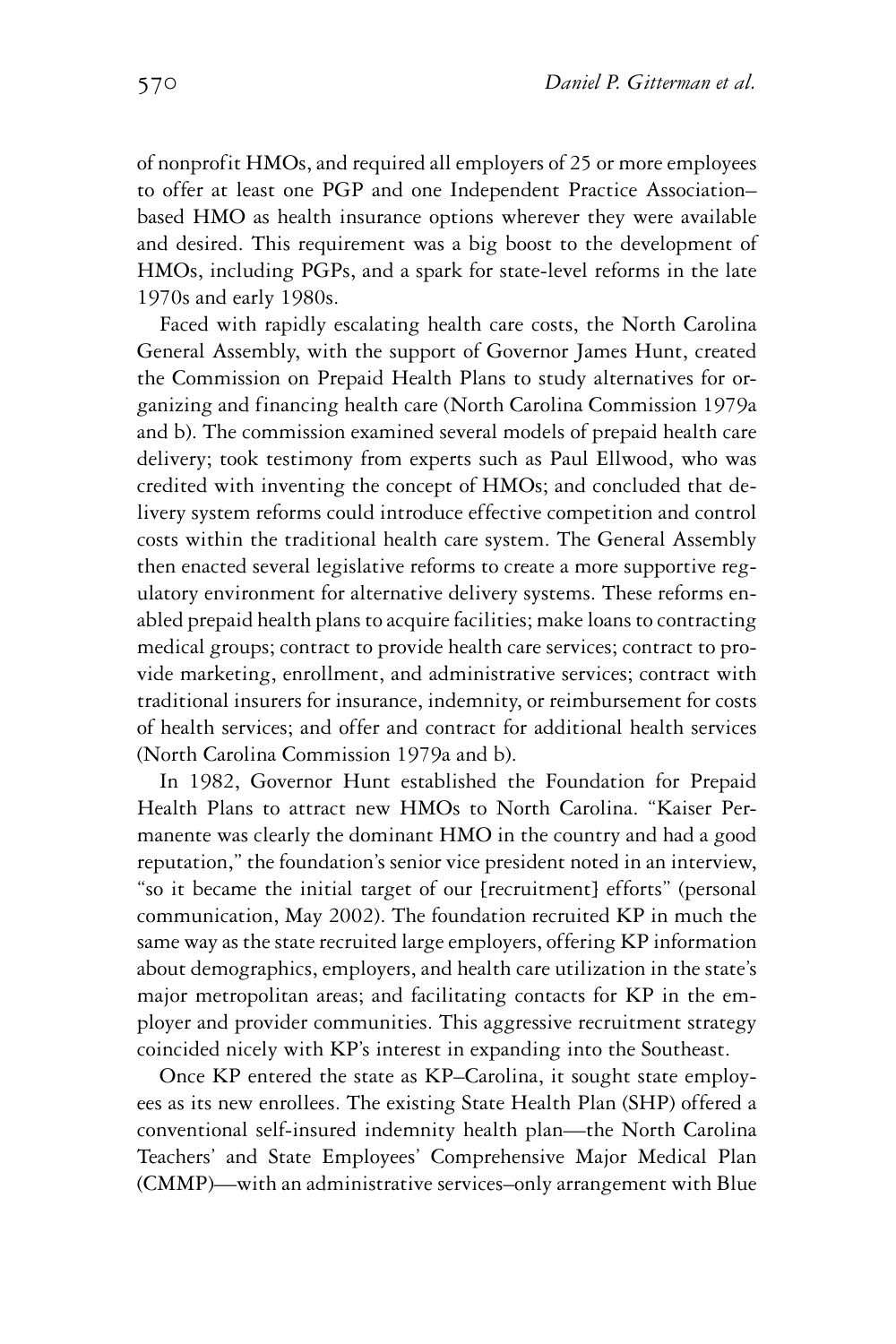Cross and Blue Shield of North Carolina. With an effort by the General Assembly in 1985 to encourage more "choices and competition" among the plans, for the first time the SHP's annual enrollment included HMOs in the 1986 contract year. KP–Carolina was one of the first alternative plan choices offered, along with Blue Cross Blue Shield (Personal Care Plan) and Prudential (PruCare). By the mid-1990s, seven options were offered in addition to the CMMP.

### A Brief History of KP–Carolina's Operations and Performance

The Kaiser Foundation Health Plan of North Carolina (KP–Carolina) was incorporated on May 1, 1984. Licensed as a not-for-profit 502(c)(3) organization and run by a board of directors in North Carolina as a subsidiary of the national Kaiser Foundation Health Plan, it began operating in January 1985 in Raleigh, Durham, and Chapel Hill, a region of the state known as the Research Triangle. At its inception, KP–Carolina operated as a group-model HMO, and it remained in that form for most of its tenure. In the standard group-model HMO, a health plan contracts with physicians who are organized as a partnership, professional corporation, or other association. Unlike the Independent Practice Association (IPA) model, in which physicians may participate in numerous competing networks and still bill on a fee-for-service (FFS) basis, the physicians in the new Carolina Permanente Medical Group (CPMG) served exclusively KP patients. The health plan compensates this medical group for contracted services at a negotiated rate, and the group is responsible for compensating its physicians and contracting with hospitals to care for its patients (UnitedHealthcare 1994).

KP–Carolina was the marketing entity that attracted and encouraged employer groups to offer the choice of enrollment to their employees and contracted with physicians and health facilities. It contracted with the CPMG, a for-profit professional corporation of physicians who staffed KP outpatient clinics and exercised full responsibility for medical services provided to enrollees. The CPMG hired new physicians to provide primary (and some specialty) care as salaried employees for an initial three-year contract (after which time they were eligible to become shareholders), and KP–Carolina reimbursed the CPMG a fixed per capita rate for all physicians' services (primary and specialty care) based on the number of members enrolled at the beginning of each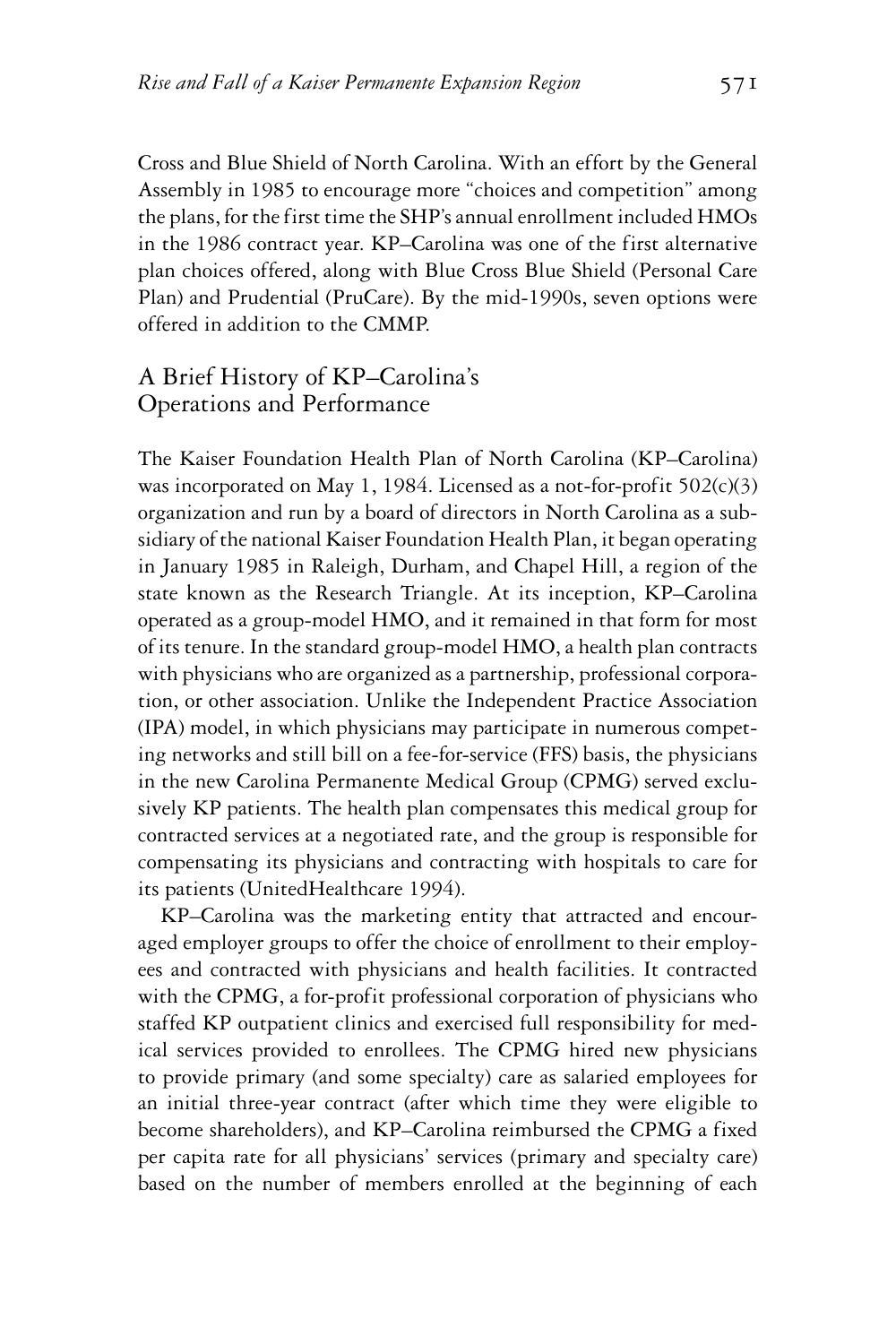month (fixed per member, per month). KP transferred physicians from other regions to serve as middle and upper managers. All primary care physicians were part of the CPMG. Some outside specialists with whom the CPMG contracted were also paid on a capitated basis, but many received fee-for-service or discounted FFS payments. As the enrollment base grew, the CPMG was able to directly offer more specialty care. The CPMG was financially liable for emergency department visits, physicians' services during hospital admissions, inpatient evaluations, and the management of hospital care.

When KP first entered the market, it intended to target only the Research Triangle area. Over time, however, KP–Carolina's service area grew to encompass 22 of the state's 100 counties, including the Charlotte metropolitan area. Its provider network included more than 200 physicians, nurses, and physician extenders in nine medical offices, plus more than 400 contracting community providers (Silberman 1996). In contrast to its California regions, KP never owned any hospitals in North Carolina. Instead, it contracted with hospitals on a per diem or case rate basis for regular inpatient hospitalizations and on a discounted FFS basis for outpatient hospital services (Silberman 1996). KP–Carolina and the CPMG had a mutual risk-sharing arrangement that allowed both parties to share in both the positive and negative financial results. In general, however, KP's health plan absorbed any medical group losses that would have resulted in the medical groups' insolvency. Individual physician shareholders were eligible for bonus payments when both the CPMG and the health plan had positive financial results.

KP–Carolina, one of the first HMOs to enter the state, introduced the first and only true prepaid group practice in North Carolina. Although other medical groups and IPAs relied on capitation revenue from HMOs, they did not exhibit the mutual exclusivity of the group or staff model. In the late 1980s and early 1990s, only one company applied to the North Carolina Department of Insurance to set up HMOs in the state. Then a flurry of HMO activity took place, dramatically altering North Carolina's competitive health care landscape in the mid-to-late 1990s. Numerous network-model HMOs, with primary care contracts with individual physicians in the local communities, began to compete against KP–Carolina. For example, the Prudential Health Care System moved into the Research Triangle in 1993 with a network-model HMO product and attracted several large employers, including the SHP.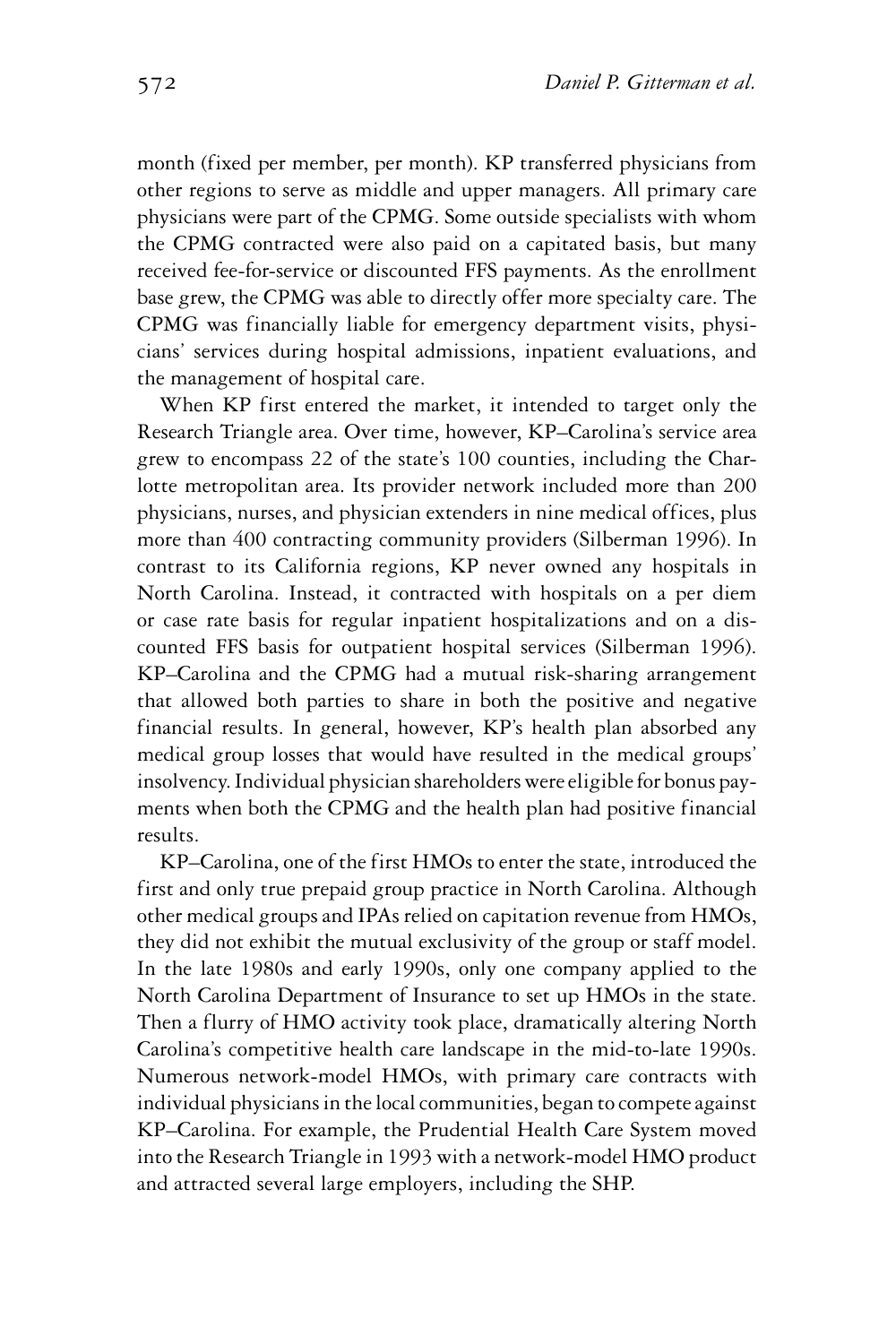An important factor in KP's successful entry into other regions was the strong backing of influential local organizations. On the West Coast and in Colorado, Kaiser was strongly supported by the AFL-CIO, which liked its emphasis on comprehensive benefits and preventive medicine and demanded that employers offer Kaiser as an alternative to the traditional insurance. Given this history, KP–Carolina targeted North Carolina public employees as the initial foundation of its enrollee base. KP–Carolina was one of the first alternative plans that the SHP offered, and it proved to be a popular choice. In fact, in 1993, KP–Carolina had the highest enrollment of any alternative plan to the SHP's traditional indemnity option, with enrollment peaking at 26,928 SHP members. This constituted 22.9 percent of KP–Carolina's total enrollment in 1993 (NCSHP 1993–1998). Although KP–Carolina depended heavily on the SHP for enrollment, it also was initially successful among private-sector employers within the Research Triangle market. Enrollment figures show that KP–Carolina steadily grew during the first years of its operation, attracting 28,328 members by the end of 1986 and reaching 56,140 enrollees by 1987 (NCDOI 2000). By the end of 1989, KP–Carolina had 97,464 enrollees, a number that rose to 117,811 by the end of 1993 and reaching a peak of 134,081 by the end of 1997. Then in the mid-1990s the rate of growth slowed substantially as competition from other health plans heated up in an increasingly crowded market. Even within the SHP, KP–Carolina lost members because of the intensifying competition. By 1996, KP–Carolina served slightly more than 20,000 SHP members, who constituted 15.8 percent of KP–Carolina's total enrollment (NC-SHP 2000). By 1998, KP–Carolina served only 18,157 SHP members, or 15.3 percent of KP–Carolina's total enrollment. Finally, in December 1999, KP–Carolina closed down and sold its North Carolina operations, leaving only 4,399 members who had opted to remain in the plan until their contracts expired (NCDOI 2000).

KP–Carolina's financial performance had three distinct phases: (1) the entry phase, including the accumulation of "start-up" losses; (2) the steady growth phase, including the achievement of profitability; and (3) the final phase of declining profits and eventual exit from the marketplace. KP–Carolina reported a profit in just four of its 14 years of operation in North Carolina (NCDOI 2000). In the start-up phase (1984 to 1991), KP–Carolina enrolled 115,196 members and incurred nearly \$113 million in total debt, including the income (or loss) from administering the plan and the associated fixed costs. From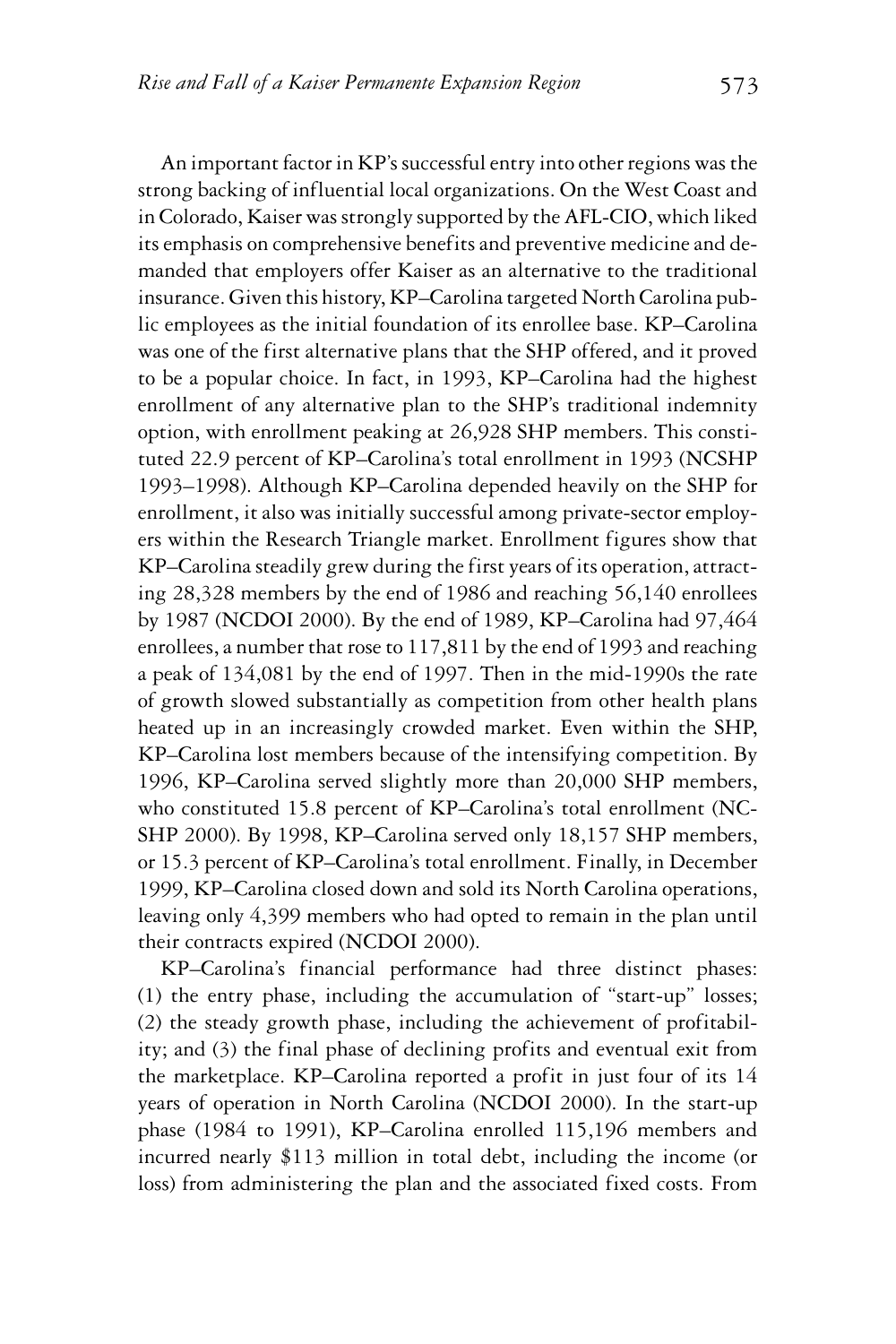1992 until 1995, KP–Carolina was profitable. In 1992, KP–Carolina's net income totaled approximately \$6.4 million, with 118,790 members enrolled (NCDOI 2000). KP–Carolina's annual net income peaked in 1993 at approximately \$6.5 million before returning to net annual losses in 1996 totaling \$15.9 million. In its profitable phase (1992 to 1995), KP–Carolina's total net income was approximately \$17 million. After this brief period of profitability, KP–Carolina's financial performance worsened considerably. In the decline phase (1996 to 1999), its net losses totaled \$125.8 million, and its enrollment peaked at slightly more than 134,000 members. In all, KP–Carolina incurred approximately \$280 million in aggregate losses (NCDOI 2000).

In 1999, KP–Carolina sold its employer-sponsored and Medicare membership in the Research Triangle market to Partners National Health Plans of North Carolina, and it sold its Charlotte membership to Principal Health Care of the Carolinas (now Coventry). After KP–Carolina's Triangle operations were sold to Partners, the Trianglearea physicians affiliated with the Carolina Permanente Medical Group, which had an exclusive contract with KP–Carolina before its sale, continued as an independent physicians' practice under a new name (Carolina Premier Medical Group). But in 2000, the Carolina Premier Medical Group filed for bankruptcy.

#### Regulators, Purchasers, and Providers

What were the barriers to building a viable prepaid group practice? In this section, we highlight the major political factors (as identified by the participants) that impeded KP's effort to build a viable prepaid group practice in North Carolina: regulatory uncertainty, the politics of the SHP's structure and operations, and resistance from provider groups to a prepaid group practice. Although some factors might seem unique to North Carolina, reports and evidence from the field suggest that similar barriers exist in other regions of the country.

#### *Regulatory Uncertainty after Market Entry*

In the mid-1980s, KP–Carolina, as one of the first HMOs and the first prepaid group practice in the market, faced a fluid and uncertain regulatory environment. In the mid-1980s, the North Carolina Department of Insurance's regulation of HMOs was limited to financial and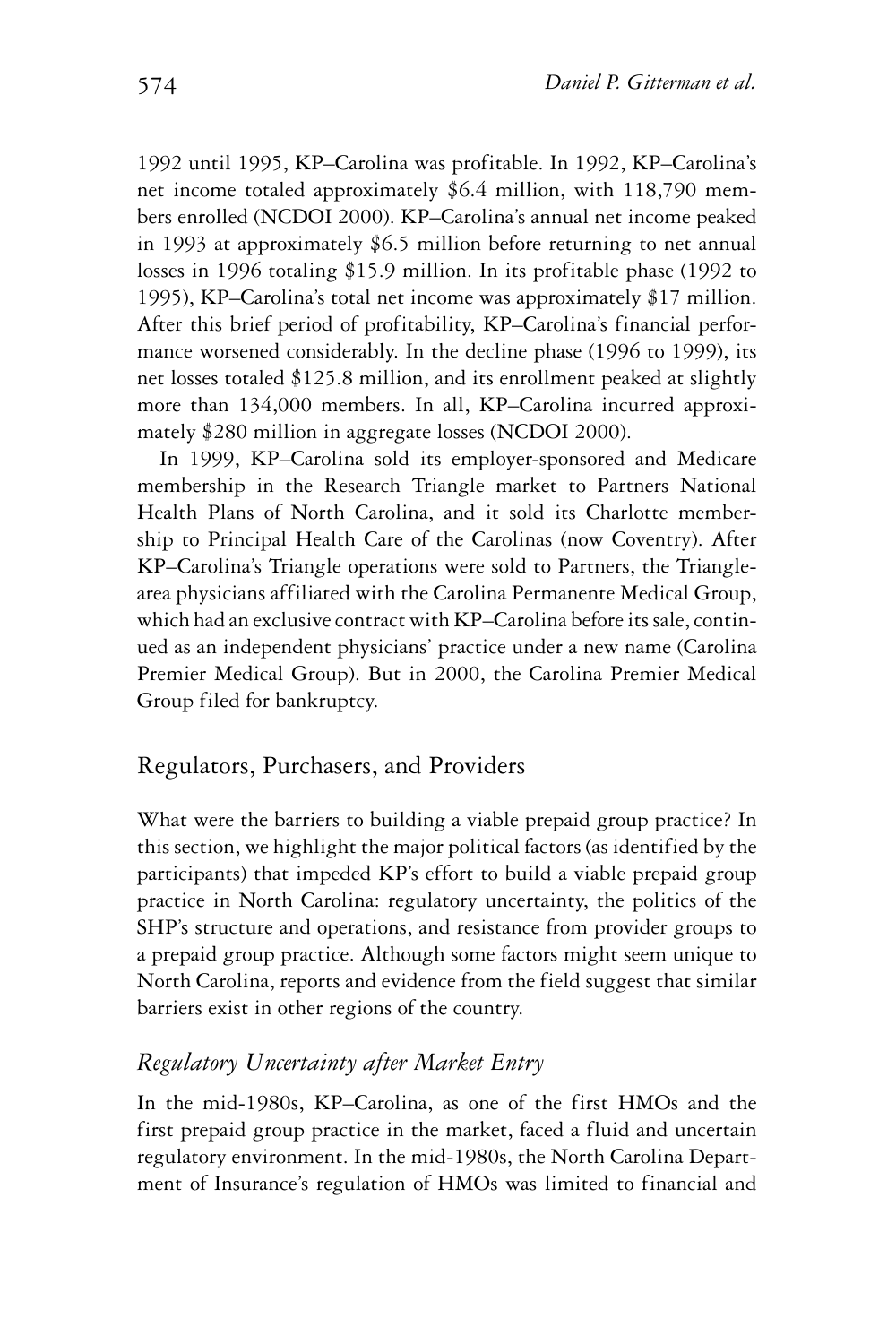solvency issues. That changed, however, when employer purchasers, seeking assurance that the new, undercapitalized HMOs would be similar to indemnity insurance in stability and predictability, asked the department to set new requirements because there had been three HMO insolvencies from 1985 to 1987 in the market areas where KP had begun operating. At first, the department persuaded all the HMOs to open their enrollment to clients who had been left without health coverage by a bankruptcy. In 1987, the General Assembly defined prepaid health plans as risk-bearing entities, subjecting them to market conduct requirements and new minimum capital requirements. The 1987 Health Maintenance Organization Solvency Act created new financial reserves rules, insolvency protections, and cost and utilization review requirements. To protect enrollees, the department further increased solvency standards in 1989 and set more stringent standards for the operation of HMOs.

One critical challenge (specific to prepaid group practice) was whether KP–Carolina would be regulated as an insurance entity or as a health care plan or provider. KP always had seen itself as basically a health care delivery system rather than a health insurance plan, and KP–Carolina argued that certain regulatory requirements did not "fit" the PGP model. According to Allen Feezor, a former North Carolina deputy insurance commissioner, "The insolvencies of other HMOs clearly subjected KP–Carolina, without any doubt, to new jurisdiction under [the] DOI [Department of Insurance]. And [the] DOI, which knew how to measure financing in the classic indemnity kind, was not very adept about understanding laying-off risk and downstream risk to physician groups, which is the classic KP model" (personal communication, May 2002). Proponents of community-sponsored, prepaid direct-service plans contended that examining the stability of the medical practice would have been more important than imposing solvency requirements on the health plan.

A key difference between KP and other HMOs in North Carolina was that KP was a true group practice and none of its competitors were. That fact presented challenges in regard to network adequacy and construction and the definition of service areas and ratings, with which the regulators were unfamiliar. KP's specific challenges were administrative and compliance issues. Rules on how service areas were defined and how networks had to be built—such as the requirement that KP had to have certain types of providers within certain geographic areas—meant that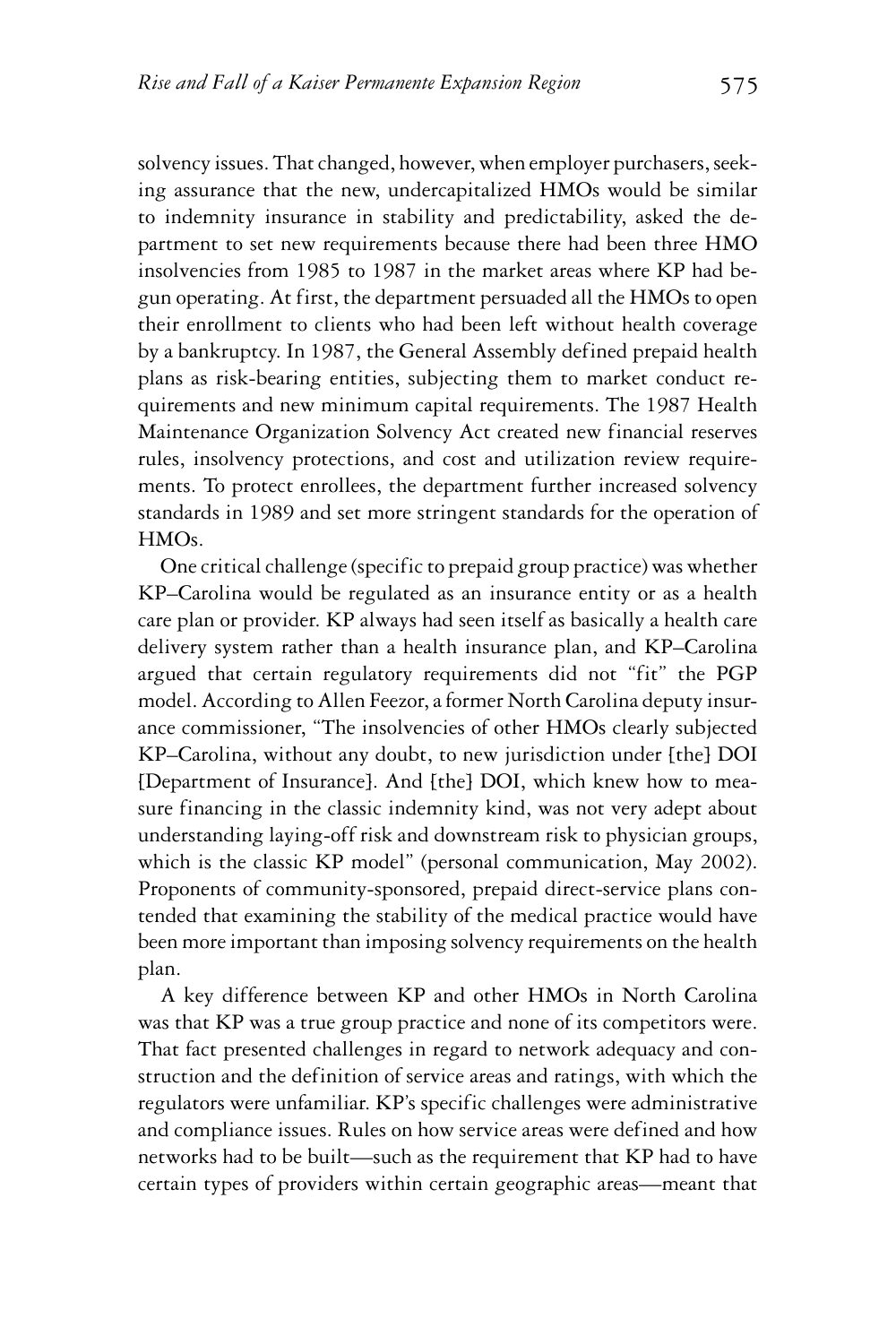KP could not effectively negotiate pricing with particular specialties and subspecialties. For example, KP had to contract with the specialists in Raleigh and could not send its patients outside that area, even though the specialists there demanded higher prices. Nor could they send Charlotte patients to the Research Triangle for transplants. Thus, despite the best efforts of the local sponsors and proponents of the PGP model to create a favorable regulatory environment before entering the market, KP–Carolina faced some unusual regulatory challenges during its start-up phase.

#### *The Politics of a Purchaser: The North Carolina State Health Plan*

KP achieved some of its greatest successes in other regional expansions by enrolling large numbers of members from either private-sector unions or public employee systems. Although North Carolina had few unions to spur enrollment, it did have a large public employee system. KP– Carolina believed that if given a choice of plans and an opportunity to pay lower premiums, state employees enrolled in the traditional indemnity plan within the State Health Plan would transfer to KP's low-cost, comprehensive prepaid group-practice plan. In other public employee systems in which KP prospered, all competitors were required to offer similar, if not the same, benefits.

The SHP's underlying politics and structure, however, posed significant challenges to KP–Carolina's ability to capitalize on a large and growing base of potential state employee enrollees. Under its enacting statute, all SHP benefits were enumerated in law, and any benefits offered under all prepaid hospital and benefit plans had to be at least comparable to those offered under the SHP's indemnity plan. This provision limited KP's ability to tailor its benefits design. Moreover, an implicit agreement existed between the General Assembly and state employees that employees would always have health coverage through the North Carolina Teachers' and State Employees' Comprehensive Major Medical Plan (CMMP) free of a premium contribution, although they would pay the full average cost for covering their spouse and dependents in the plan. In the 1990s, employees had to pay the price difference to enroll in health plans with higher total premiums than the CMMP, but they were not rewarded with savings by selecting health plans with lower total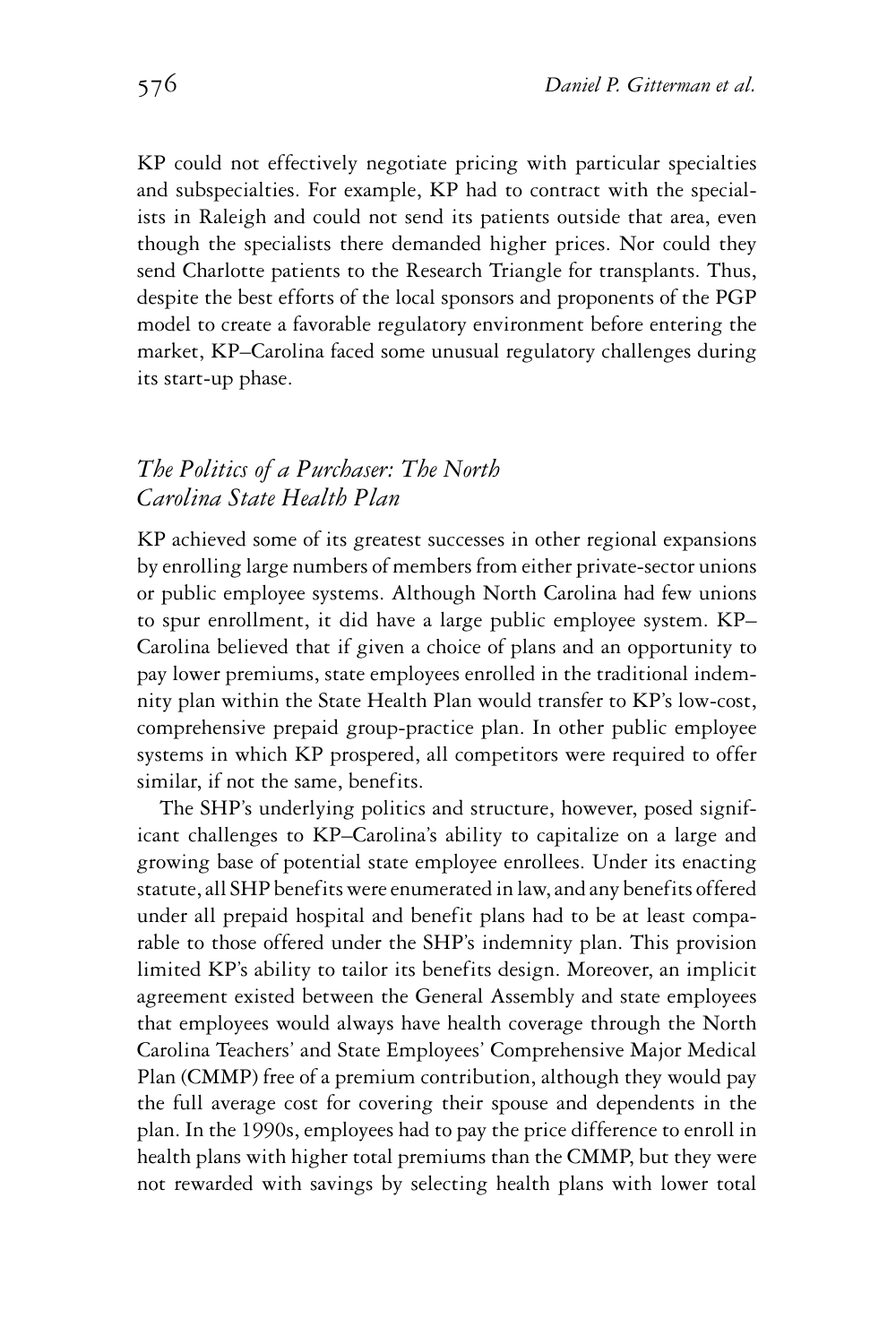premiums. In 1987, for example, KP had offered an employee-only policy for 9 percent less than the CMMP, but employees were not given any incentive to enroll in KP, despite the cost savings to the state. The CMMP monthly premium that year was \$93.82, and the KP–Carolina premium was \$85.74. By 1992, the CMMP monthly premium was \$144.60 and the KP–Carolina premium was \$174.06, with the employee responsible for paying the difference of almost \$30 per month. This worked against KP–Carolina and its traditionally lower-cost business model. Thus over time, KP's early and overall penetration into the SHP was significantly lower than its penetration into other federal and state employee health programs (see figure 1).

The SHP required all new health plan entrants to offer low copayments for office visits and drugs (at first free and then \$5) even as the CMMP's copayments, coinsurance, and deductibles increased over time. It took a couple of years of intense negotiating with the SHP before KP and other health plans could raise their office copayment from nothing to \$5 per visit. The SHP also refused to allow KP and the other health plans to place any limits on mental health or substance abuse treatment, although theirs was a more generous benefit than that of the self-insured indemnity plan, despite clear evidence of adverse selection in similar circumstances (Frank et al. 1996). Consequently, employees who expected to use the health care services often were more likely to select KP's more comprehensive services and lower cost-sharing (copayments, etc.) over those of the CMMP.

By the late 1990s, the Fiscal Research Office of the North Carolina General Assembly, which maintained strict oversight (and, in some years, de facto control) of the SHP, was determined not to let HMOs enjoy what they perceived as favorable (rather than negative) risk selection. The SHP concluded that the people exiting the indemnity plan were younger, and thus presumably healthier, than those remaining enrolled. Accordingly, as a way of adjusting the risk, it levied a monthly surcharge of \$10 per member on all HMO enrollees aged one to 40. The state's risk adjustment was based on age, ensuring that the younger employees choosing HMOs would end up subsidizing older workers who stayed with the Comprehensive Major Medical Plan. According to Dr. Bill Gillespie, who served as the CPMG's medical director in North Carolina, the legislature's risk adjustment created a "perverse incentive" that significantly undercut KP's strategy to be the low-cost option in the state health plan (personal communication, June 2002). As another KP regional manager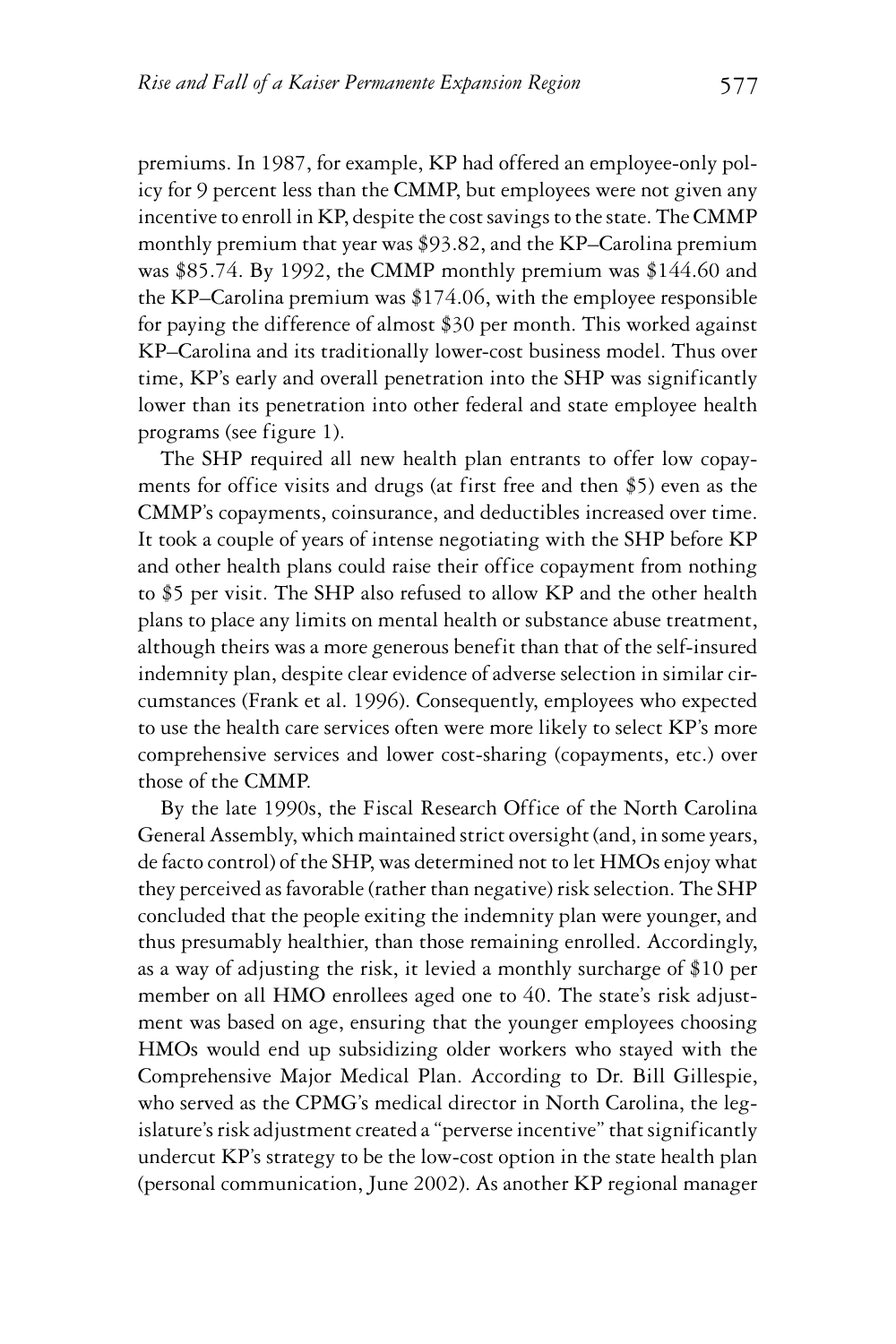concluded, "It was a political thing more than a medical thing" (UNC  $2002$ ).<sup>1</sup>

The KP national office presented the SHP with a five-factor method of risk adjustment, but the state officials preferred their own methodology. KP–Carolina opposed the surcharge, claiming that risk should not be computed solely as a function of age and that the SHP did not compensate KP for the older members that it attracted. KP–Carolina's national perspective—that there should be no preexisting exclusion period of any sort and no lifetime cap on benefits—ended up hurting its bottom line. Most of the other HMO competitors had both an exclusion period and a lifetime cap on benefits, which meant that those people who had reached their lifetime maximum in another plan or who had serious medical conditions that could not wait out the usual six-month preexisting condition period enrolled in KP. The age-only adjustment, on top of zero copayments and benefit mandates, reduced KP's and other plans' ability to offer competitive bids to SHP participants. A risk adjustment that also considered the patient's sex and severity of illness would have enabled KP to receive more than the standard monthly payment when the employee's health status was less favorable than average. The SHP used the risk adjustment funds, however, to create a surplus pool for the CMMP, but the HMOs did not have that luxury and eventually raised their prices to cover costs. According to Paul Sebo, the health plan program manager of the North Carolina SHP, the more mature HMOs were discriminated against because of strategies adopted by new market entrants. Newer companies such as Wellpath gained market share in the state health plan membership by initially offering their plans at prices significantly lower than KP–Carolina's. Because younger and healthier employees were motivated primarily by price, these new options were able to attract better risks, leaving both KP and the older HMOs with disproportionately more bad risks (UNC 2002).

Other SHP policy choices also exacerbated the adverse selection problem over time. Unlike some other public employee health programs, the State Health Plan pools retirees and active employees. The state (as the employer) pays the full premiums of active employees (who chose the CMMP) but does not contribute to their dependents' coverage. These policies had at least two negative effects. First, the premiums for dependents in the SHP were very expensive compared with similar coverage outside the SHP because they were subsidizing the retirees' higher costs. Second, this situation probably created an adverse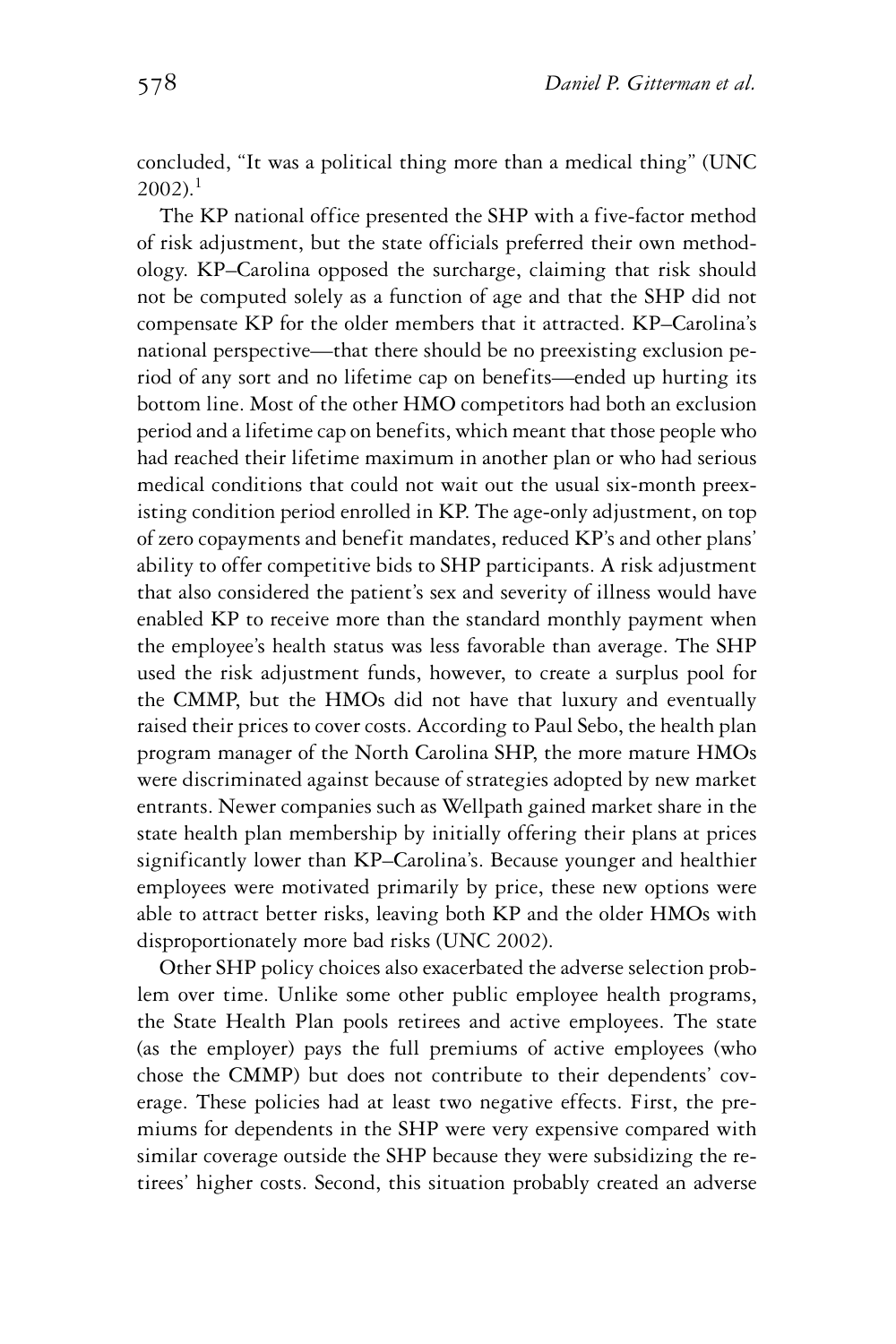

*Note*: All premiums and rates are for non–Medicare employees only."Average"represents the average of all non-Medicare employee-only premiums for all the North Carolina State Health Plan options available to members each year.

FIG. 1. Comparison of monthly health plan premium per member in North Carolina State Health Plan, 1987–1999.

selection, since dependents would have a strong incentive to obtain coverage elsewhere and those who could not would likely include some members who were unable to do so because of their health status.

As a result of these problems, by 1988 the premium for KP and other health plans was actually greater than that of the fully subsidized (100 percent employer paid) CMMP option in the SHP (see figure 1). Although KP initially entered the SHP as a plan option with a premium that undercut even the CMMP's premium, the combination of low enrollment incentives to state employees and the enforced subsidization of the CMMP translated into higher premiums after the first year, further reducing enrollment incentives for state employees. Over time, as KP's premiums rose, most of its members who left went back to the CMMP, which did not raise its base premiums at all from 1991 to 1998. A smaller number of members transferred to less costly competitor plans. During this period, KP's premium, paid by the employees, was between 20 and 46 percent greater than the CMMP's employer-paid premium. In 1999, the employer-paid CMMP premium (employee-only) was \$187.98 per month, whereas KP's was \$220.46; the CMMP was the least expensive of the seven other health plan options offered that year. Thus, at some point, the cost differential became too high, first for the healthier members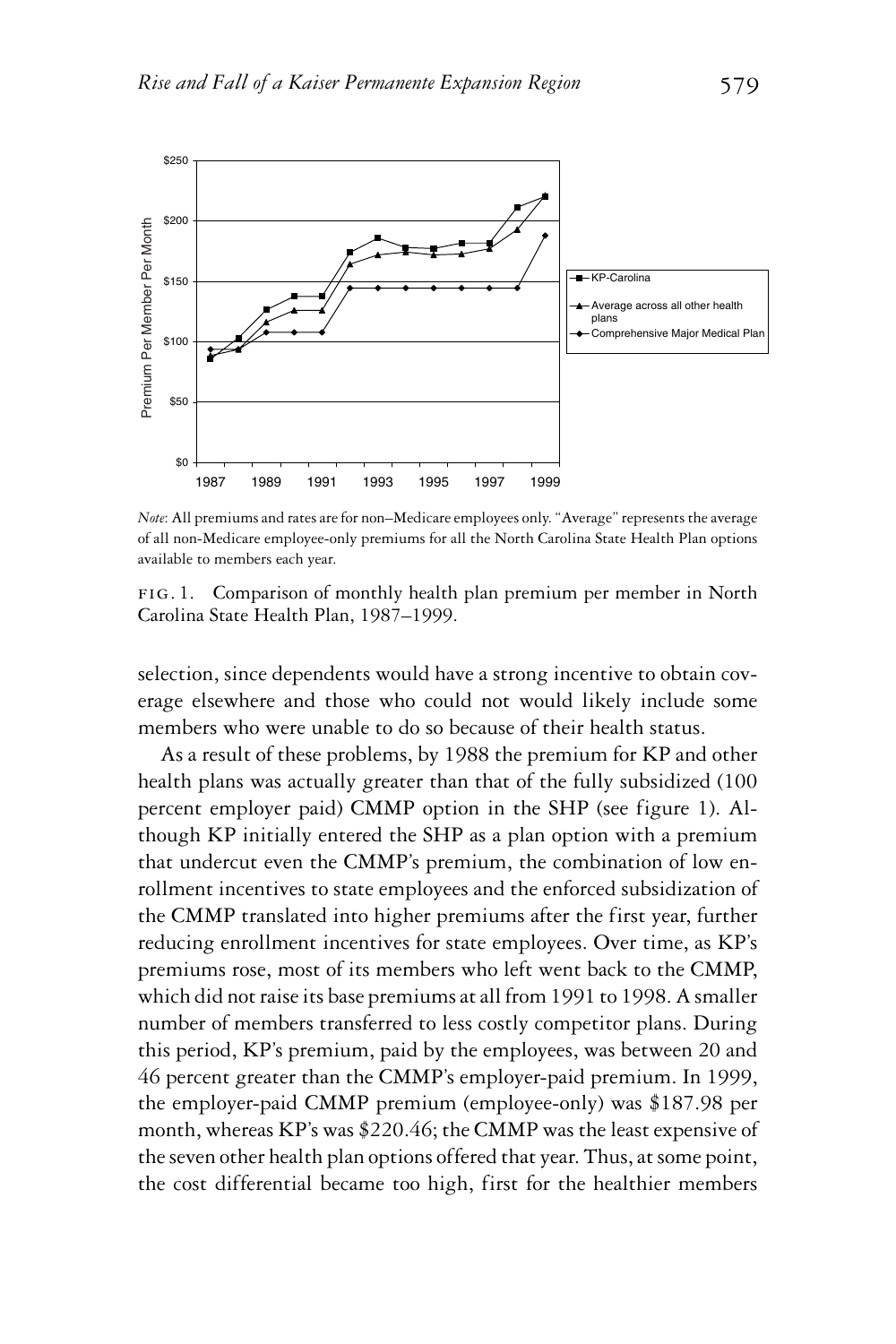and then even for the sicker members. All the "competing" health plans eventually withdrew from the SHP, but KP–Carolina was hurt the most, based on its historical reliance on public employees for its enrollments.

### *Resistance from the Medical Community*

Cohesive physician organizations can find ways to inhibit the entry and growth of prepaid group practices. This can include informal means, such as the public characterization of PGPs as dispensing low-quality medicine. Physicians and hospitals in the traditional medical community in North Carolina were quite hostile to prepaid group practice. KP–Carolina did not adequately anticipate the magnitude of this resistance and so was slow to counter it. The North Carolina Medical Society also was generally opposed to KP–Carolina, and in fact, some specialist medical societies organized against prepaid health plans. The North Carolina Hospital Association and some of the larger hospital systems opposed "managed care"as well. Several other professional organizations, such as the North Carolina Psychological Association, which objected to health plans' utilization review of providers' practices or that wanted to require employers to cover their services, were opposed to prepaid group practice. Many local medical providers perceived KP not as high-quality medicine but as a "doc-in-the-box" operation. Other comments by participants that were especially damaging to KP's efforts to attract new enrollees were "Kaiser attracts only inept doctors," "Kaiser is 'cut-rate' medicine,"and "Kaiser is a scheme to withhold medicine." KP–Carolina may have been a more visible target than the other HMOs because it entered the market early and its form of managed care offered the most restricted choice of providers. As one former KP manager observed, "There was a lot of antipathy for anyone limiting doctors in terms of the numbers of prescriptions they write or procedures they ask to do, and the incentives that KP might have given to their physicians were probably overcome by the North Carolina environment and the antipathy" (UNC 2002).

### Challenges for the KP Model in the Market

#### *Marketing KP-Carolina*

The nature of the market itself may have contributed to KP's failure to expand in this new region. Looking back, many interview participants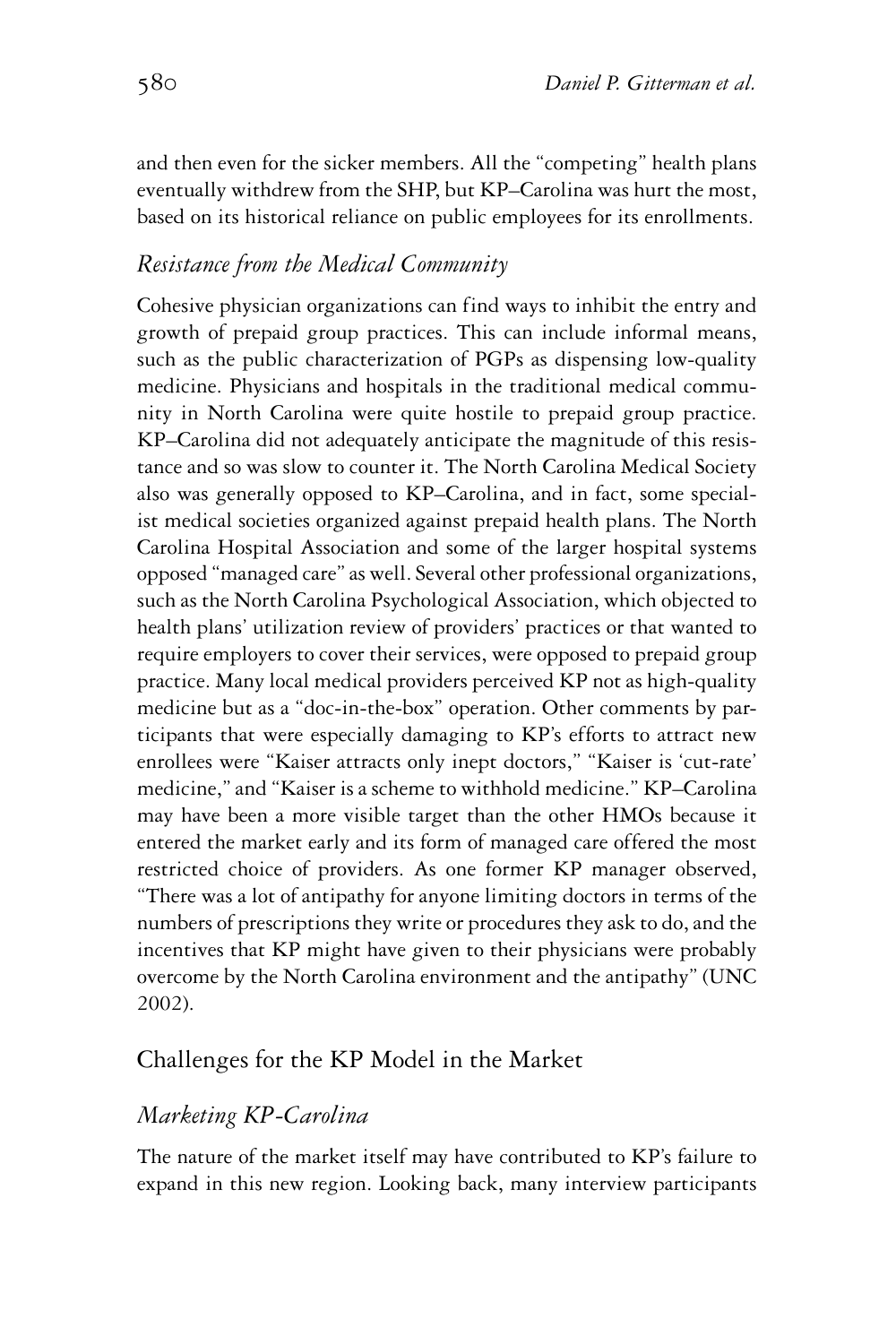questioned whether the"Kaiser model"ever had a realistic chance of succeeding in North Carolina, given the economic and market challenges it faced in terms of its volume and cost. PGPs require sufficient population density so that they can enroll a critical mass of members within a referral area sufficient to support a multispecialty group practice that represents most of the secondary care specialists. The Research Triangle had the smallest and least dense population base of any market in which KP operated. The market analysis on which KP based its decision to enter the state suggested that KP–Carolina would have had to enroll 40,000 members in order to achieve financial viability, a figure that, in retrospect, looks astonishingly low. As it turned out, KP–Carolina needed a much higher enrollment, perhaps as many as 100,000 members in the Triangle alone, to reap the economies of scale on which its business model depended. Although it exceeded that number in the state, it never gained that market share in the Triangle. Two important marketing and financial assumptions proved difficult to meet: (1) people would join KP because it was KP (even though its provider network was tiny and a closed-group practice was an unfamiliar arrangement), and (2) membership would grow because their premiums would be 20 to 25 percent below those of their competitors.

For KP to market its comparative advantage, employers would need to be willing to offer choices among plans and also be willing to structure the choice so that employees could share the savings if they selected a less expensive plan. As is the case with any new health plan, KP–Carolina faced a two-tiered marketing challenge. First, it had to convince employers to offer its product. Then, if employers offered several different options to their employees, KP had to convince the employees to choose its product over other health plans. When KP entered the market in the mid-1980s, there was no organized employer/purchasing-group presence in North Carolina—that is, no "exchange" or entity to link employers, employees, and health plans and to arrange a greater choice of plans for beneficiaries. Most employees worked in firms in which multiple choices would be very costly to administer, such as national firms with a small concentration of employees in many regional markets. KP entered the North Carolina market well before employers were able to act collectively to make KP's PGP attractive to their employees. Not until 1995 did employers in Burlington and Greensboro, North Carolina, including the lab services giant LabCorp, form the Piedmont Health Coalition. And not until 2002, facing the rising costs of employee health benefits, did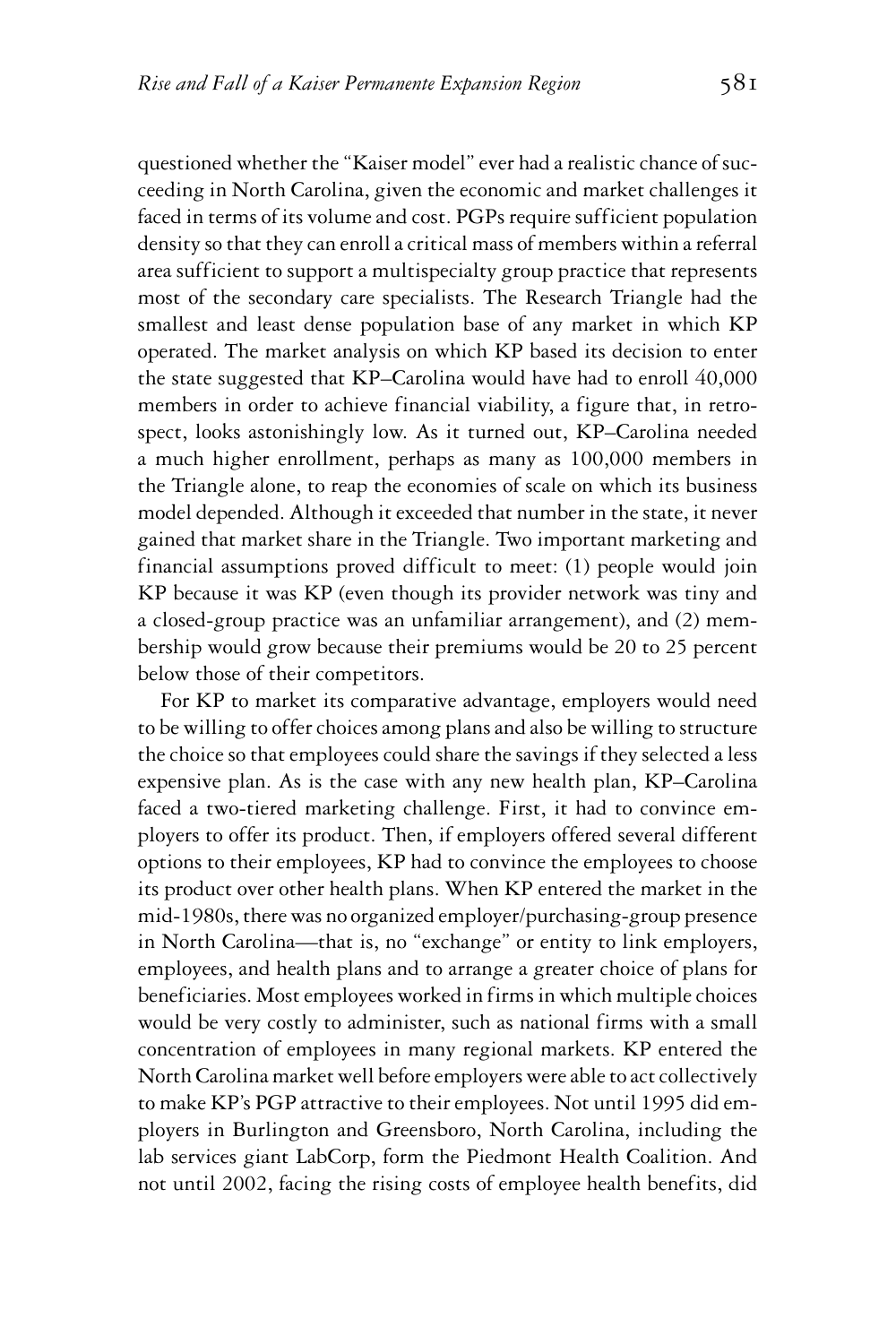the Research Triangle's largest employers, like IBM and Cisco Systems, become members of the newly formed Triangle (now North Carolina) Business Group on Health (personal communication from Jack Rodman, May 20, 2002).

Unfortunately for KP–Carolina, many employers (especially small firms) preferred contracting with a single carrier or insurer that could offer a menu of health plan options to contracting with multiple carriers. This model of health plan/employer-exclusive contracting is known as "single-plan replacement" because the employer contracts with a single carrier at a time, replacing it when necessary with another single carrier. Major commercial carriers and insurers have capitalized on the administrative convenience of single-plan replacement and have developed employee-choice products for small employers. Carriers can use these products to satisfy employers' need for a range of coverage options and price points, avoid adverse selection, and maintain an exclusive contract with each employer. Because of adverse selection and other concerns, carriers often refuse to offer a comprehensive plan alongside a different carrier's plan that has a markedly different level of coverage. Therefore, because it had only one product to offer, KP– Carolina could not compete effectively in the "single-plan replacement" market. Very late in the game, KP–Carolina developed and marketed a point-of-service and IPA product, but interview participants characterized the efforts as "too little, too late." They also noted that KP–Carolina was having trouble competing for some larger employers' accounts. For example, a KP manager noted that many of the large banks in Charlotte claimed that commercial insurance carriers offered better deals, broader geographic coverage, and greater physician choice than KP–Carolina could. In addition, some large employers were national firms with centralized buying offices that negotiated only with those health plans that had a presence in several states, including those where KP did not have a presence.

KP–Carolina faced two other challenges in marketing its product to private-sector enrollees. First, employers that contracted with KP–Carolina often continued a historical practice of paying all or a high fixed percentage of the monthly premiums. KP's initial market analysis signaled the pervasiveness of this practice when it noted that only 35 percent of the 134 employers it surveyed required employees to pay all or part of the monthly premium (KPAS 1980). That is, two-thirds of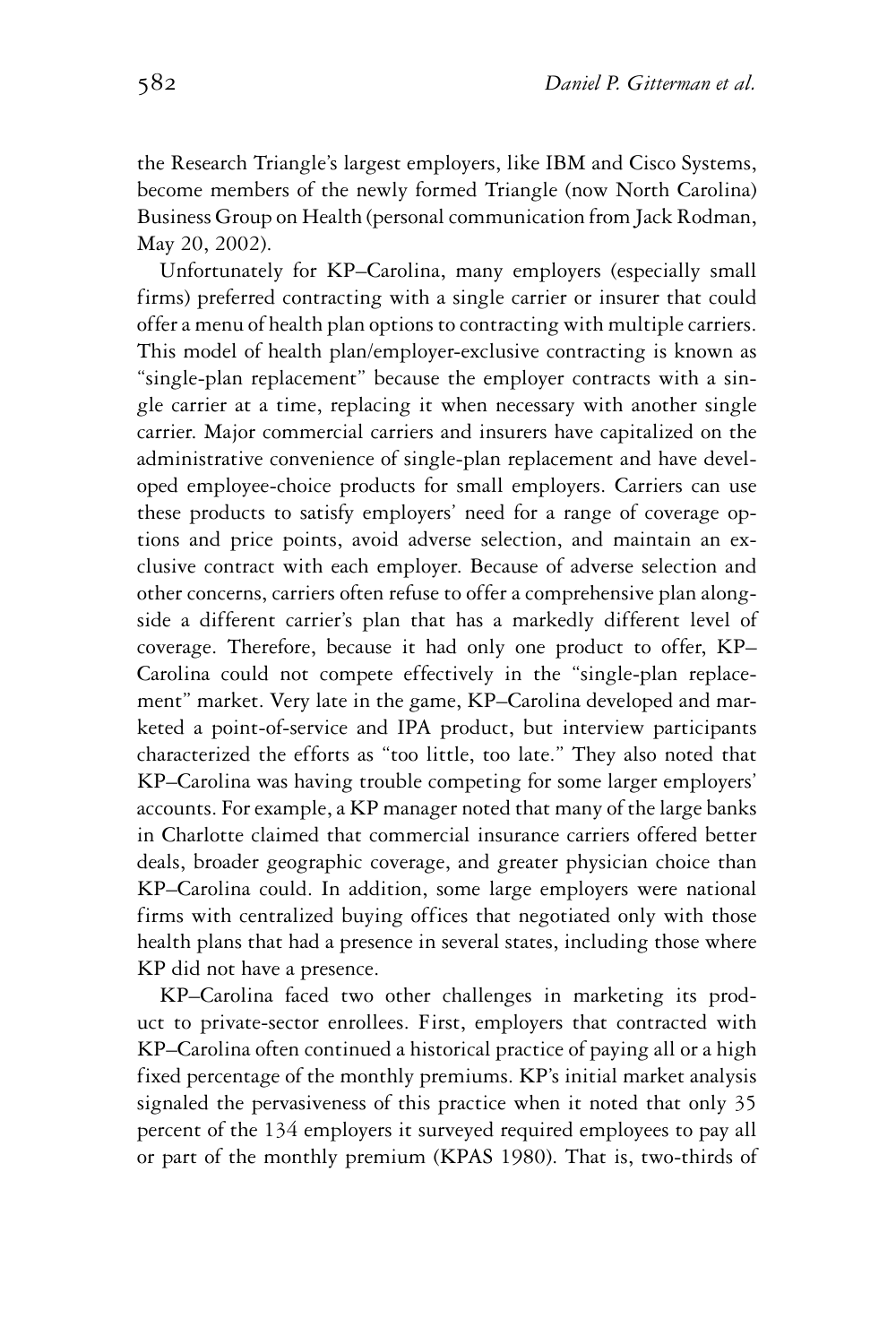the surveyed firms dampened one of KP–Carolina's key selling points to prospective enrollees: comprehensive coverage at a low cost. Although we could not obtain historical data on employee health insurance premium contributions from employer/purchasers sources other than the SHP, former KP–Carolina executives told us that many large employers effectively subsidized more costly plans by failing to allow employees to keep all their savings if they chose lower-cost alternatives, such as KP. In addition, KP's premiums were higher than those of some of its competitors.

Second, KP's own market analysis also warned that most of the people surveyed by the Commission on Prepaid Health Plans reported having a "regular doctor." Given KP–Carolina's closed-panel medical group–practice structure, for many prospective enrollees, choosing KP meant switching primary care providers. Consequently, KP–Carolina attempted to enroll recent arrivals to the state, the majority of whom relocated to the Charlotte and Triangle markets. Even in these more"concentrated"employer markets, the geographic dispersion of the towns and cities meant that many prospective enrollees would have had to drive longer distances to visit a KP–Carolina physician or facility than they were used to doing or would have had to do with other health plan options.

# *Carolina Permanente Medical Group and Organizing the Provision of Medical Care*

In addition to meeting the two-tiered marketing challenge, KP's success depended heavily on efficiently providing medical care through the group-practice model. Here, too, the Carolina Permanente Medical Group encountered difficulty. As one interview participant noted:

In those markets where [KP] had created a favorable cost structure, the local medical group has essentially taken and executed the responsibility for making that happen. They have found ways to perform more effectively than community physicians, often requiring some sacrifices on the part of the physicians to achieve that level of performance either in how hard they work or in how much they get paid or in how they utilize resources. The medical groups have themselves created those efficiencies. Whether it's will or skill or circumstances, the medical group in Raleigh was never able to achieve the level of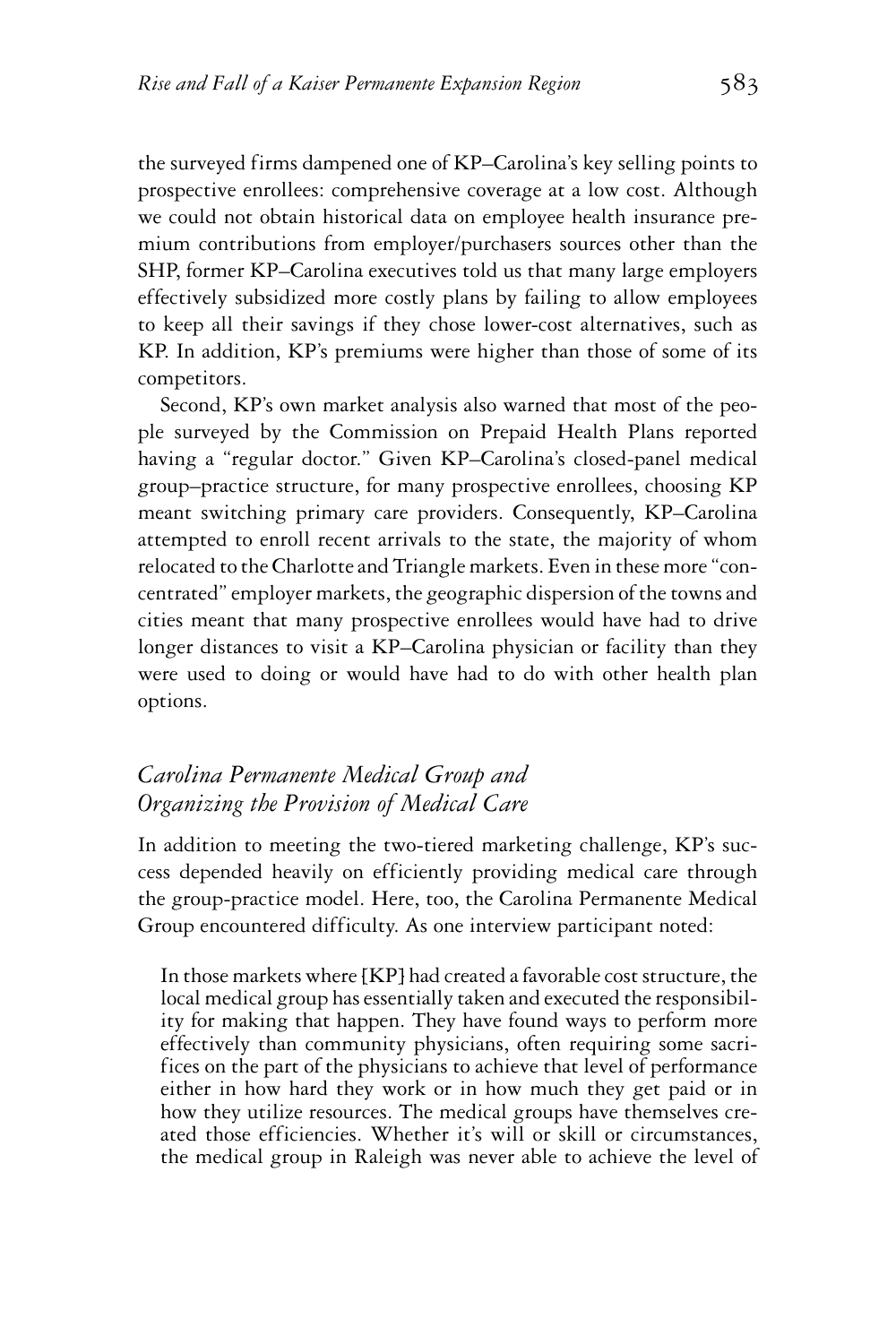efficiency that would afford that kind of cost structure. (KP Institute  $2002$ <sup>2</sup>

The CPMG also faced the dilemma of having to operate many small clinics in order to maintain convenient access for its geographically dispersed enrollees, even though the high fixed costs of doing so undercut its ability to achieve and sustain the scale efficiencies necessary to support its cost-leadership strategy. One former KP–Carolina manager pointed out that "in Raleigh, there was the veritable one-stop shop, and it was [similar] in Charlotte. Those clinics were filled. So there were places in North Carolina where they were able to put the product almost together" (UNC 2002). However, not all of KP–Carolina's nine medical offices had such a high volume of patients. KP–Carolina and the CPMG could not achieve the economies of scale necessary to generate and maintain market share by offering lower premiums, lower out-of-pocket expenses, and more comprehensive benefits to prospective enrollees.

PGPs require a supply of high-quality providers (hospitals and specialists) willing to contract on terms similar to those granted to other carriers. The CPMG did not employ its own specialists or own its own hospitals, as KP and its medical groups did in other parts of the country. Even obstetric and gynecological services, often considered primary care specialties elsewhere, were not provided by the CPMG until the early 1990s, perhaps because KP–Carolina lacked the volume necessary to support the fixed costs of internalizing these services. This meant that the CPMG exerted less control over utilization and costs than it might have. And many interview participants suggested that the CPMG compounded the problem by contracting with specialists and hospitals at unfavorable fee-for-service rates.

The high fixed costs of maintaining a PGP infrastructure became an increasing liability as new market entrants increased the level of price competition. Prospective enrollees did not see a significant enough price difference to offset the restricted choice and geographic inconvenience of KP–Carolina physicians and facilities. In addition, as one former CPMG employee observed, "The middle '90s is when everybody was starting to be pushed into HMOs, and because it was a forced choice, it wasn't something that people were voluntarily choosing. People were looking to the health plan where they could maintain their provider relations. And that wasn't [KP]" (UNC 2002).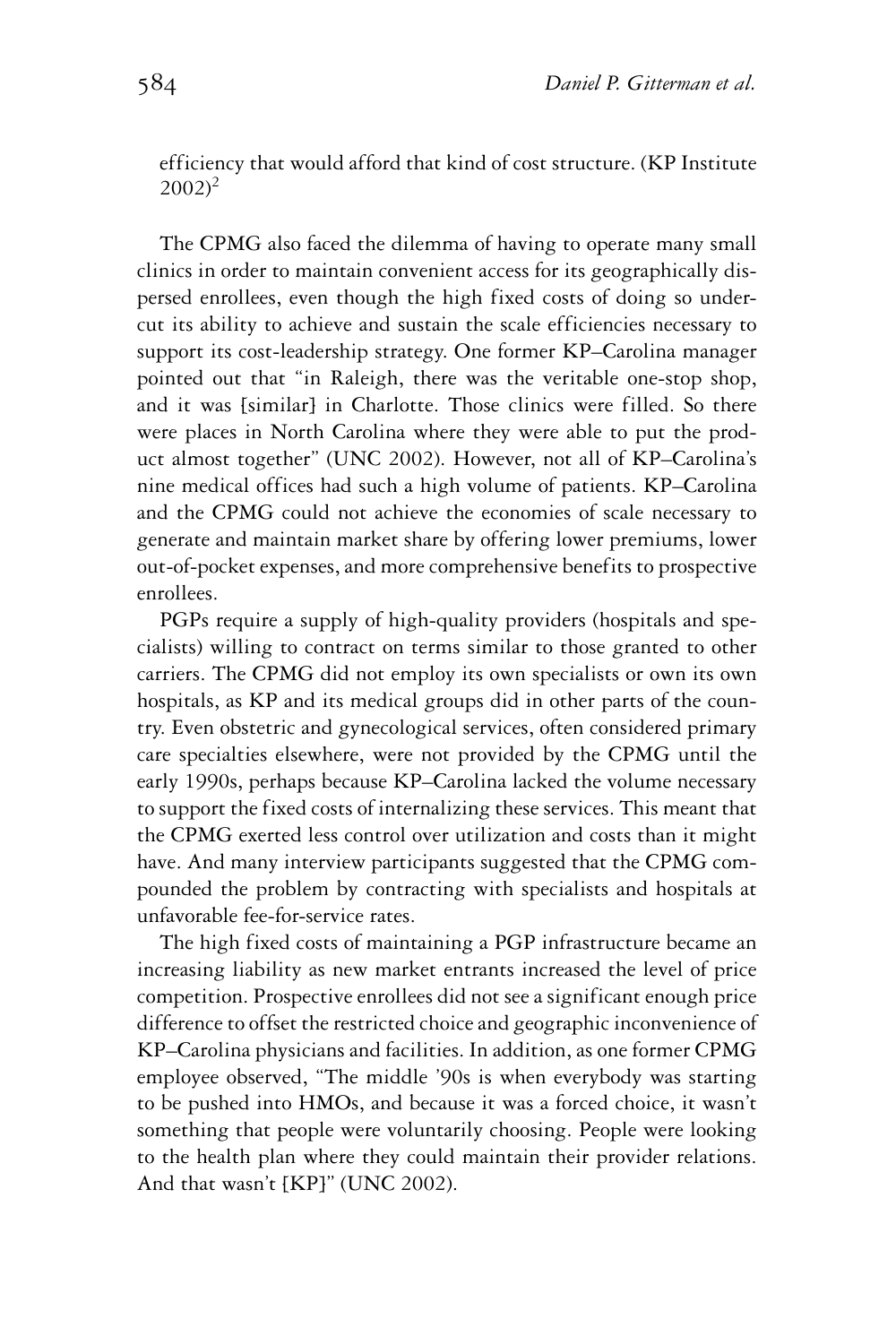#### Organizational Constraints and the Failure to Adapt

Beyond these "external" political and market obstacles, KP–Carolina faced additional difficulties resulting from "internal" organizational factors.

#### *National Corporate Constraints*

Like other organizations with multidivisional structures, KP's corporate headquarters struggled to find the right balance between giving new regions the flexibility and autonomy they needed to respond to local market conditions and advancing KP's corporate goals and maintaining consistent policies. Some of KP's corporate decisions benefited the organization as a whole but constrained the region's ability to respond to start-up demands in a challenging market. For example, the company required the region to repay its start-up debt with interest, at rates that some former KP–Carolina managers described as above market. From the KP corporate point of view, the decision made sense given its experience in Texas, where the West Coast medical groups had been incensed about having to subsidize an operation that lost money for 15 years. Moreover, it needed its investment repaid quickly, as its West Coast regions were clamoring for funds for information technology and facility upgrades. In our interviews, current and former KP corporate executives downplayed the significance of the debt service requirement in KP–Carolina's performance problems, but former KP–Carolina regional managers expressed a different point of view. As one stated, "Our price points were not consistent with what a peer marketplace would have us handle because we were managing a very substantial interest load on the debt that we had accumulated over those additional years" (UNC 2002). As the operation struggled to win market share and generate economies of scale in the midst of intense price competition, local managers viewed internally imposed debt service, which some estimated to be as much as \$10 per member per month, as making a tough situation worse.

Similarly, in the early 1990s, KP's corporate headquarters urged KP– Carolina and other regions to develop business plans for achieving and sustaining a 15 to 20 percent price differential from competitors. Faced with heated competition from network-model managed care plans, KP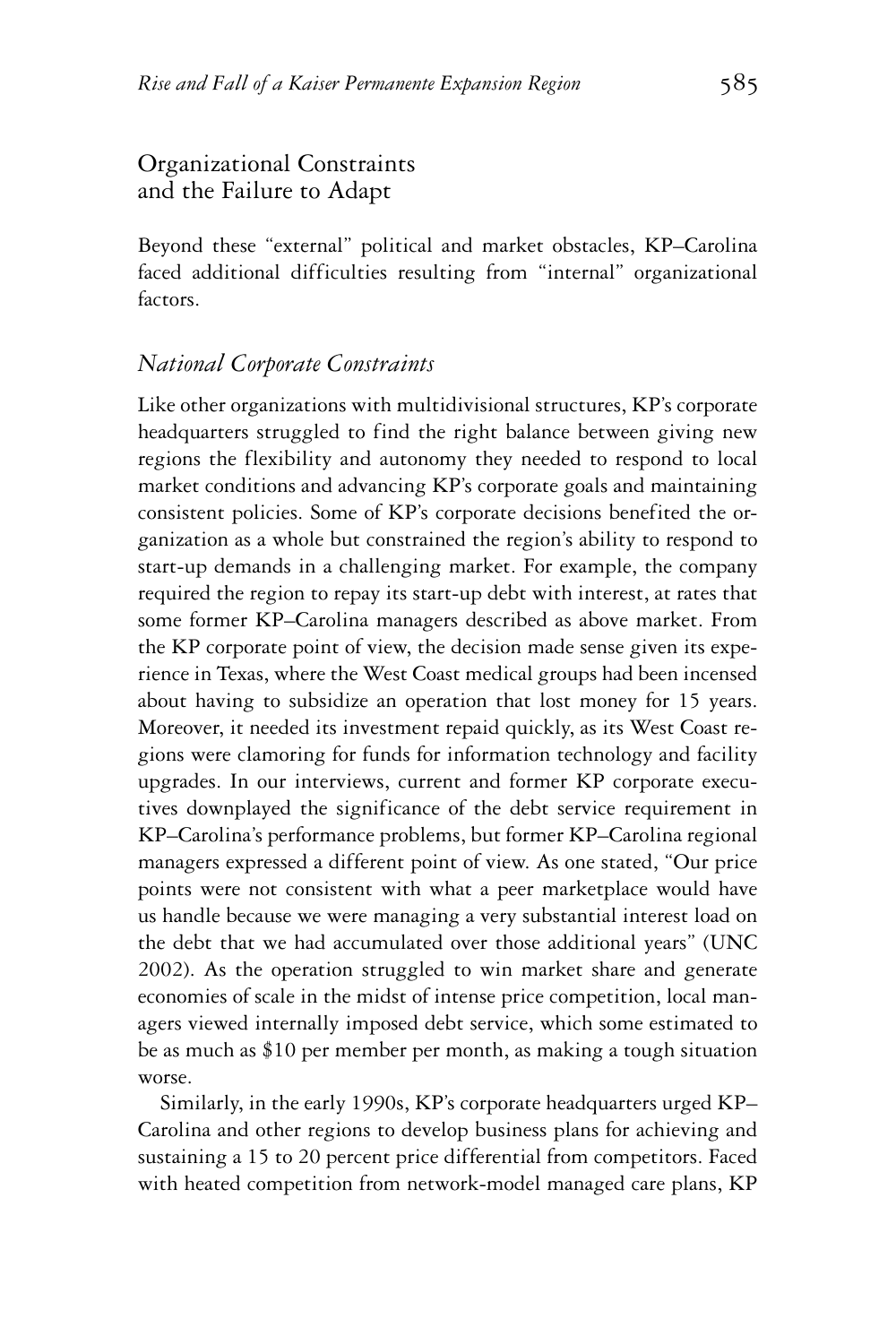corporate headquarters jointly conducted a study with a major consulting firm and affirmed its commitment to the cost-leadership strategy. The consulting firm encouraged KP to think about market share as an important success factor. The conventional wisdom was that with a good economic base, marketplace presence was a key factor. According to one KP national executive, "If a given plan was not one of the several large players in any local market, it was unlikely to secure the discounts and other important contractual provisions from providers that would make it successful" (KP Institute 2002). At the time, KP–Carolina had just reported its first profitable year and had priced its product above the average for the market in order to reflect its true costs of operation (including service on the start-up debt). Again, the opinions on the wisdom of this corporate decision differed. As one CPMG leader stated:

We were encouraged, to use a mild word, to reduce our operating infrastructures enough to support a 15 to 20 percent lower price point. But we were unable to cover the cost of what we were doing. The solution was applied uniformly across the organization, which I think in retrospect everybody believes was a problem. (UNC 2002)

Current and former KP national executives disagreed, arguing that the problem was not the wisdom of the strategy but, rather, its poor execution by the medical group.

Corporate executives cited the inability or unwillingness of regional leaders—especially in the CPMG—to build a sustainable business model based on tight cost control. Regional managers questioned whether the classic "Kaiser model" could work in North Carolina, claimed they had done their best, and railed against company-imposed constraints that, they argued, limited their flexibility to respond adaptively to difficult local political and market conditions (which differed from KP's previous experience). These constraints were said to include limits on plan and benefit design as well as on advertising, sales, and marketing. Interview participants disagreed about whether the failure to achieve the requisite operating efficiencies to sustain this corporate objective resulted from problems of ability, willingness, or circumstances. The general business literature indicates, however, that simultaneously achieving revenue growth and cost control in a start-up is daunting even under ideal market circumstances (e.g., Kaplan and Norton 1996).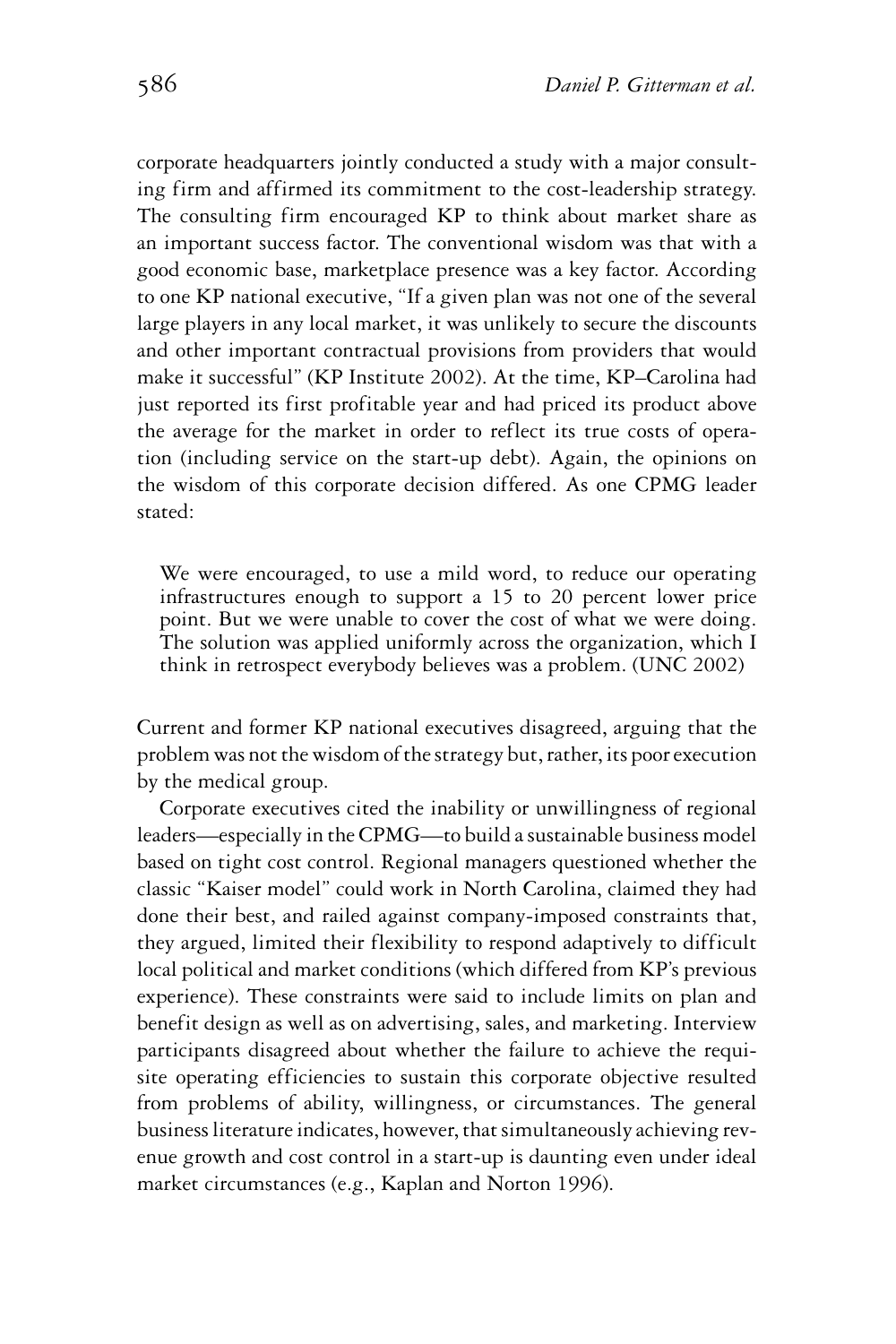#### *Inexperienced Regional Management*

Like many organizations, KP routinely transferred personnel laterally in order to shift needed expertise from one region to another and to enhance career development. Several interview participants reported, however, that this did not work well in the case of KP–Carolina. In particular, some suggested that KP staffed the North Carolina region with senior managers who had little start-up experience or entrepreneurial spirit: "Just because someone was successful managing a medical center in Northern California did not make him the right person to come in and build the practice in North Carolina" (KP Institute 2002). Not surprisingly, senior KP–Carolina managers disagreed, contending that the lack of entrepreneurship stemmed not from inexperienced management but from national corporate constraints on innovation. As one said:

The original leadership brought in to start this region was supposed to replicate, not innovate. The job was to replicate the KP model in North Carolina. There was no room for entrepreneurship, nor would it have been welcomed. We were given binders of material that we were supposed to use—staffing ratios, financial reporting formats, marketing materials, benefit plans, graphic standards, staff training tools, even floor plans. They were very interested in taking our startup, using the materials they gave us, and coming out of this experience with a "cookbook" (their words) for additional expansions around the country. They wanted us to stick to the recipe. (UNC 2002)

Most former KP local managers agreed, however, that some of the mid-level managers and medical directors transferred from other KP regions "[were] really great about the Kaiser model, but didn't have the slightest idea how to adapt that locally"(UNC 2002). It was the Oakland way—or no way.

#### *Divergence from Core Competence*

As the competition from less restrictive managed care products intensified, KP–Carolina tried to complement its group-model HMO with a point-of-service product and an IPA-model product. Two problems immediately arose. First, KP–Carolina did not have the organizational capability to effectively manage an extensive network of contracted providers. Its business systems could not track members as they moved through a more open, networked delivery system, pay claims in a timely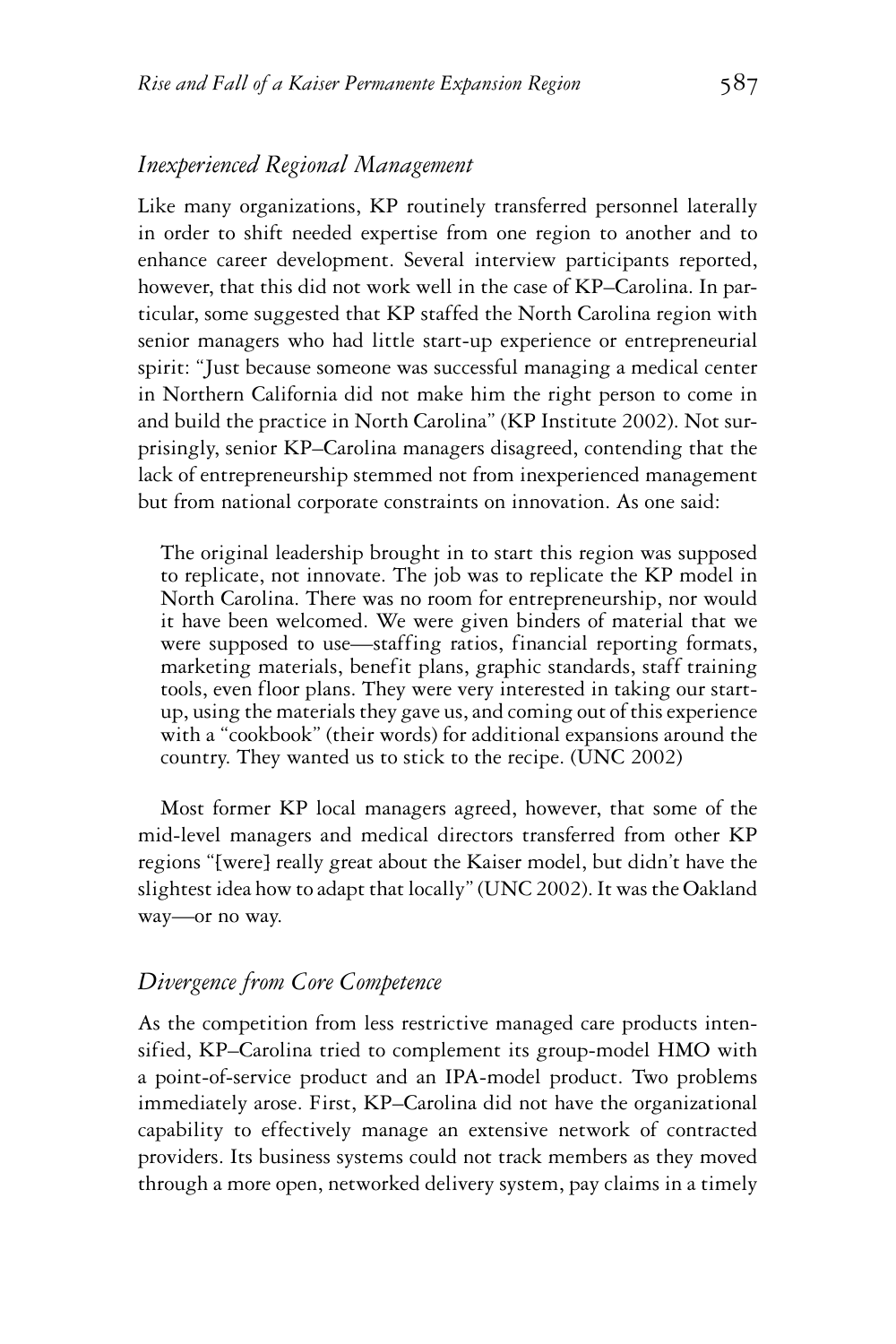and accurate manner, or monitor utilization across loosely affiliated physicians and hospitals. As one former CPMG employee noted:

We didn't know how to pay a claim. We hadn't had to pay very many claims. We had a lot of capitated and prepaid specialty arrangements and all of a sudden we started getting claims in, and I remember when 50,000, you know, six months of claims went unpaid. It was outrageous. (UNC 2002)

Other KP–Carolina managers concurred: "Kaiser's claims system was terrible, and KP–Carolina just could not keep up with what was happening in the marketplace" (UNC 2002). KP–Carolina managers and medical directors found it hard enough to build the familiar groupmodel delivery system from scratch under less than hospitable market conditions. Simultaneously creating and managing a network model so far removed from KP's core competence proved impossible. As one KP– Carolina manager said:"The problem was that a different business model requires different skills and competencies, different systems, different data, and so forth. Without the skills and competencies and data and systems to manage these changes, the outcome was going to be unfavorable from a financial point of view" (UNC 2002).

Moreover, by trying to straddle the gap between staff-model and network-model product markets, KP–Carolina diverted precious resources from its core product and its core constituencies. As one former KP–Carolina manager noted: "The resources were not available to do both models well. The original group-health model concept did not get the attention that it needed and started to deteriorate. The baby was sacrificed with the bath water" (UNC 2002). In the Research Triangle, for example, KP–Carolina attempted to implement a "concentric circle" strategy in which the inner core—the staff model—was the protected, preferred delivery system around which it hoped to establish a number of rings consisting of physicians contracted to various degrees. This seemed a good way to build enrollment, increase volume, and counter the growth of competing products. Yet as one former KP–Carolina manager put it, "We could never really execute on that strategy of how to  $\dots$  keep the inner core happy, with the existence of the outer-core physicians out there. ... I felt there was a real internal struggle" (UNC 2002). Reflecting on KP's flirtation with network models in North Carolina and other regions, several interview participants commented that the flawed strategy nearly cost the company its soul. One former KP–Carolina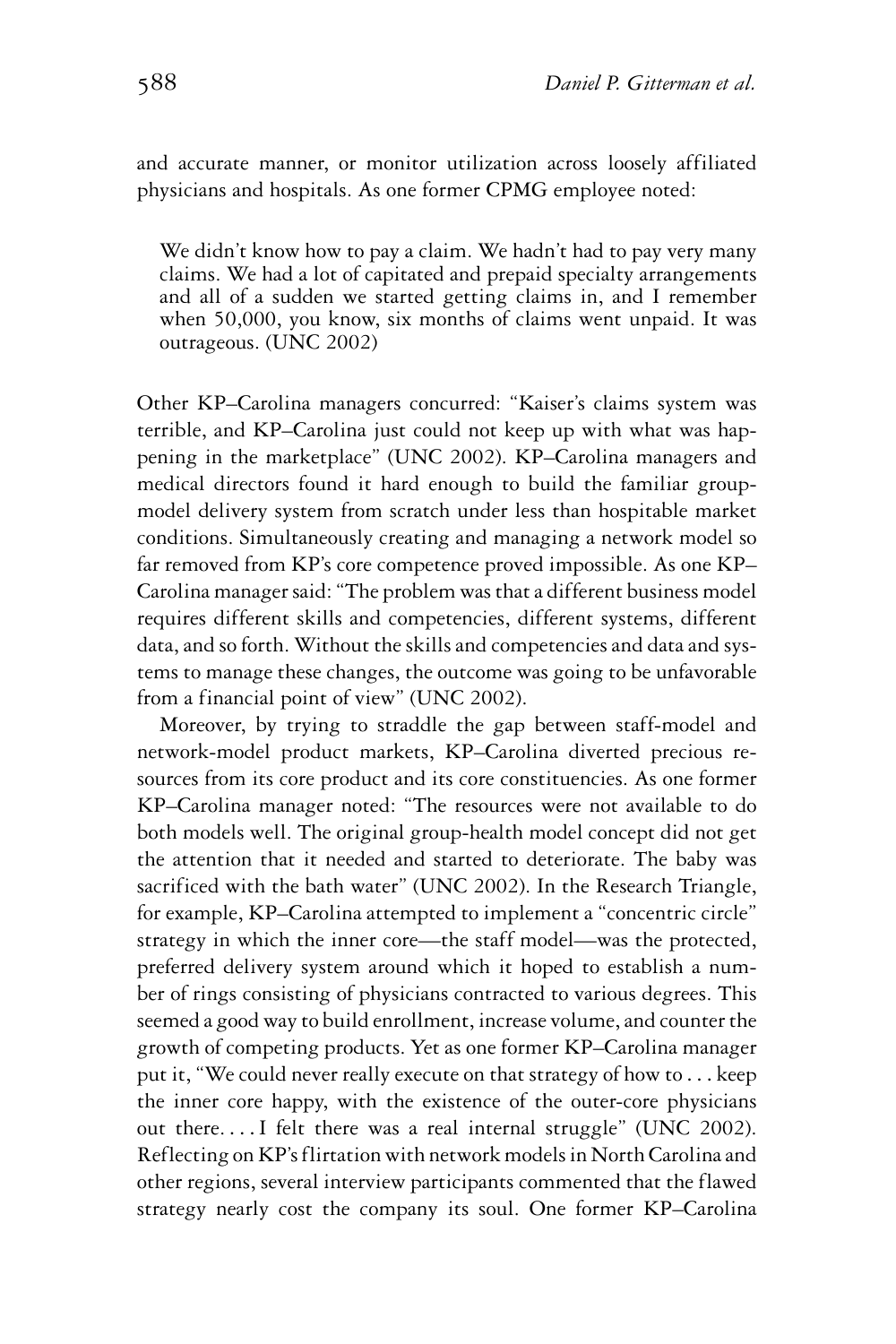manager, for example, described it as "a near-death experience" that prompted many in Kaiser to go "back to fundamentals [and ask], 'Is that what we are really good at?'" (UNC 2002). Perhaps this is the most important internal lesson that KP as an organization could learn from its North Carolina experience.

It is easy for outside observers to be critical of a business strategy and outcome after the fact. However, reflecting on our analysis of the North Carolina experience, David Lawrence, KP's CEO at the time, concluded that the regional failure was due to an internal corporate failure to understand how to expand:

KP expanded with a missionary zeal that substituted for careful, thoughtful planning and development of the core modules required to incrementally build a viable business. We did not learn from other industries, follow established pathways for successful expansion that have occurred in other industries, etc. It is an important lesson for us. ... The failure was not of prepaid group practice per se but of planning and execution of a prepaid model in a way that would increase the likelihood of a viable outcome. We operated with a California bias and had no real understanding of what was required to accomplish, execute a start-up, and to build a successful business. I do not think the model was wrong; rather, it was in the execution. Stated differently, I do not believe we have tested whether or not the model can be successful yet. (e-mail communication, KP Institute on Health Policy, October 23, 2002)

We thus conclude that the KP experience in North Carolina illustrates in microcosm the complex interdependencies that determined the fate of a KP expansion effort, not to mention similar efforts by other PGPs around the country.

#### A Mismatch of Model and Market?

The demise of several KP regional expansions reinforces the importance of the numerous interlocking pieces that are necessary to foster a market in which a prepaid group practice can exercise its competitive advantage. It is clear that in North Carolina none of the important factors was pointing in the right direction. There was no "smoking gun" behind KP-Carolina's demise, just as no single factor accounted for KP's more successful expansion efforts elsewhere. However, while KP used to be able to charge less for more comprehensive benefits than others were charging for less comprehensive benefits, KP now has a smaller price advantage.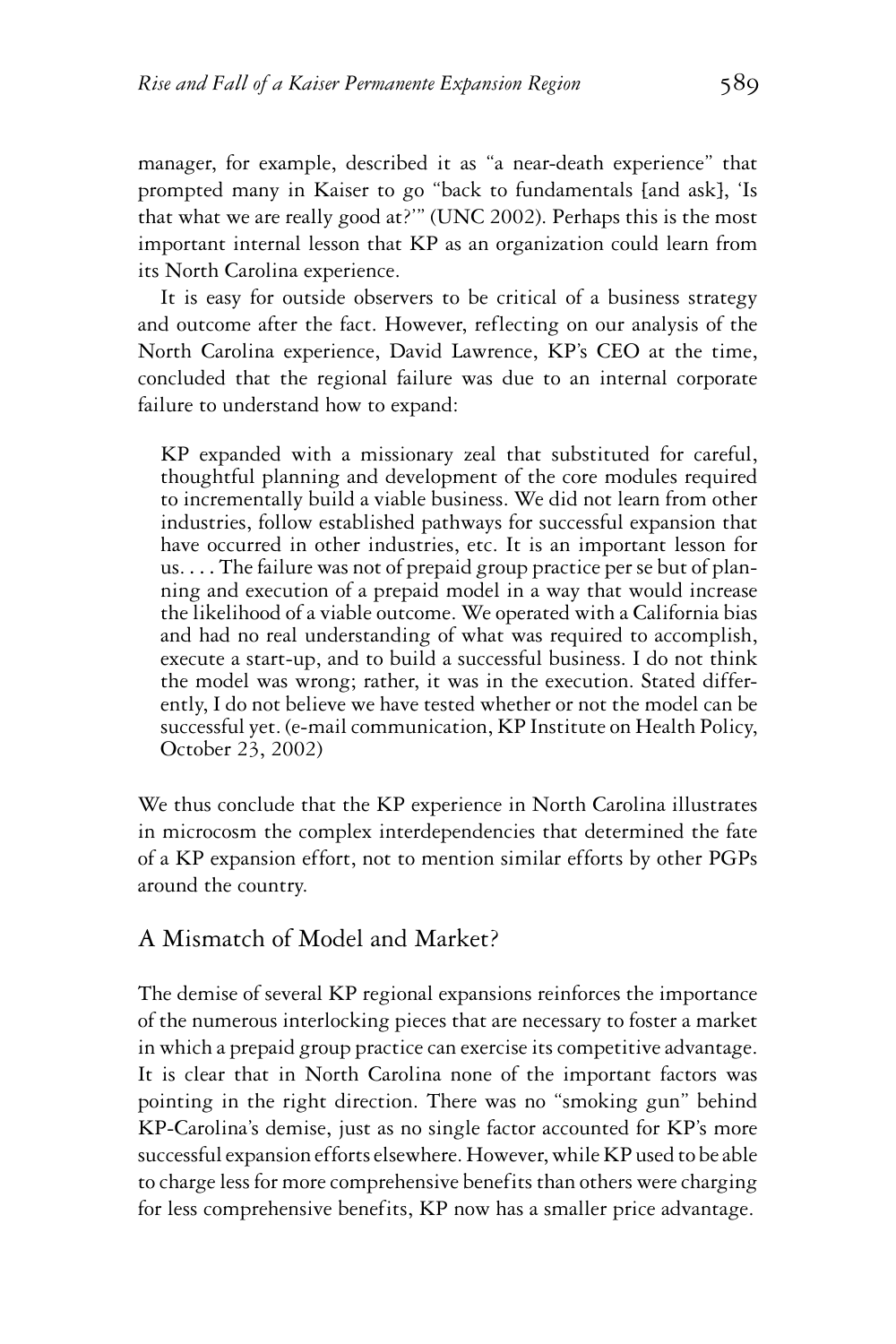KP's historical business model attempts to build efficient-scale operations and vigorously pursue cost control while maintaining acceptable levels of quality and service. Achieving low overall costs requires enough enrollees to support the internalization of most specialties into the medical group as well as access to production inputs (e.g., hospital services) on terms as favorable as those of one's competitors. By achieving low overall costs through efficient, high-volume operations, KP can offer low premiums and low out-of-pocket expenses as well as more comprehensive benefits. Furthermore, in its fully perfected version, the Kaiser model would offer more coordinated care delivery through a group-practice culture and internal coordination among medical and hospital service providers in exchange for a more restricted choice and, sometimes, less convenient access. The historical business model clearly did not succeed in North Carolina. Kaiser Permanente's expansion model also failed in Texas, Kansas City, New York, and New England.

Where KP has been successful in entering markets, an important factor has been strong backing from influential local organizations (e.g., unions) and institutions (medical center affiliation). Local sponsors such as unions have provided an enrollee base and lent important political support. On the West Coast and in Colorado, Kaiser had strong backing from the AFL-CIO, which liked its emphasis on comprehensive benefits and preventive medicine and demanded that employers offer Kaiser as an alternative to traditional insurance.

Regional expansions have also been successful in Georgia (with more than 270,000 members) and in the Washington, D.C., area (with more than 500,000 members), both of which Kaiser entered via acquisitions. In Atlanta, the Kaiser Foundation Health Plan of Georgia bought the assets of Maxicare Georgia in 1988, making Kaiser the second largest HMO in the city. Although this acquisition was accompanied by initial losses—\$27.5 million in 1990, and \$17.7 million in 1991—the plan had a net income of \$6 million by 1992 and, with 155,000 members, had become Atlanta's largest HMO. While there were widespread losses in the competitive Atlanta market, KP's ability to consolidate allowed it to reach a critical mass of enrollees. Kaiser entered Washington by acquiring the Georgetown University Community Health Plan (GUCHP) in 1980 and gained important institutional support and affiliation from the Georgetown University Medical Center. Kaiser has also continued to grow steadily in Colorado, Hawaii, and on the West Coast.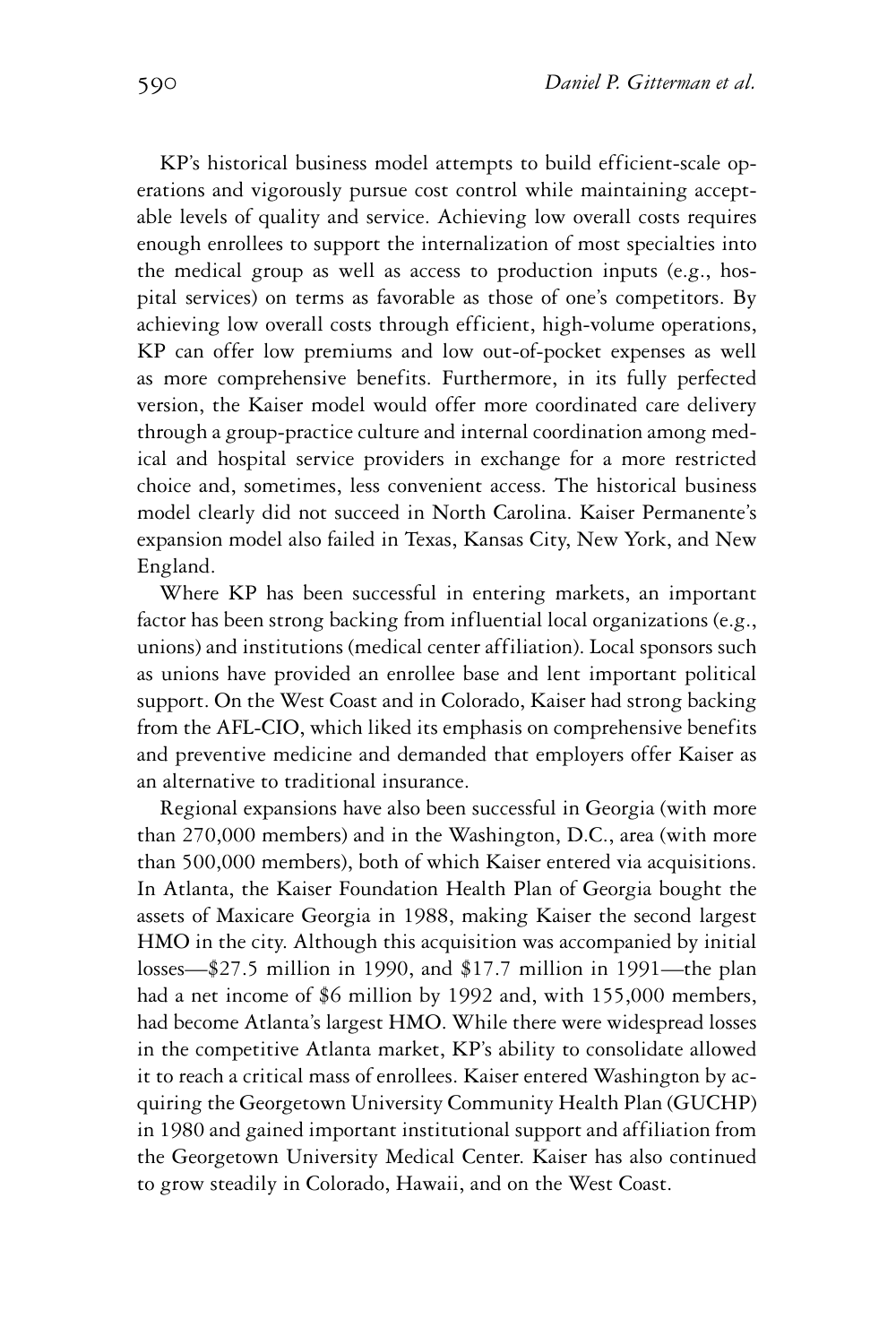Kaiser Permanente's successes in California and Oregon and its failures in Dallas, Raleigh-Durham, and Kansas City were due in part to the large scale it was able to achieve in the former before the arrival of the large "carrier HMO" companies, but not in the latter. It was able to build on the West Coast from the 1950s through the 1970s, when the managed care industry was young, and independent competing medical groups were scarce. It achieved a network scale and scope that would be difficult to replicate today, when the industry is mature and competitors abound. When Kaiser expanded outside its core markets in the 1980s, as was the case in North Carolina, the industry was maturing, and sophisticated competitors were plentiful. The North Carolina case illustrates the difficulties of replicating the vertically integrated model in new geographic markets under these circumstances.

Kaiser Permanente maintains a dominant position on the West Coast, and hybrid entities that embody some but not all the elements of prepaid group practice can be found in many metropolitan areas. In fact, the national Kaiser Foundation Health Plan reported a positive financial performance in 2003, its net income growing from \$161 million in the second quarter of 2002 to \$306 million in the second quarter of 2003. Its operating income rose to nearly \$300 million from \$168 million a year earlier (Kaiser Permanente 2002). In its most recent report, Kaiser Permanente's national membership (in nine states and the District of Columbia) remained flat at 8.3 million. But the trend in the health care marketplace generally is toward broad-network insurance products divorced from provider systems, retrospective rather than prospective payment, a purchasing framework that emphasizes copayments at the time of service rather than a cost-conscious choice at the time of insurance enrollment, and an institutional framework hostile to the principles and practices of managed competition.

In six of the eight geographic regions that Kaiser Permanente serves, the two largest customer groups are state and federal employees. In the other two, the largest enrollee groups are federal employees and a public school system. Why has Kaiser done so well in the California Public Employees' Retirement System **(**CalPERS) (more than 410,000 members) and Federal Employees Health Benefits Program (FEHBP) but fared so poorly in the North Carolina SHP? First, a state employer purchaser's policy of offering several choices of carriers and a fixed dollar contribution to public employees' insurance programs has almost always been important in the success of Kaiser Permanente. The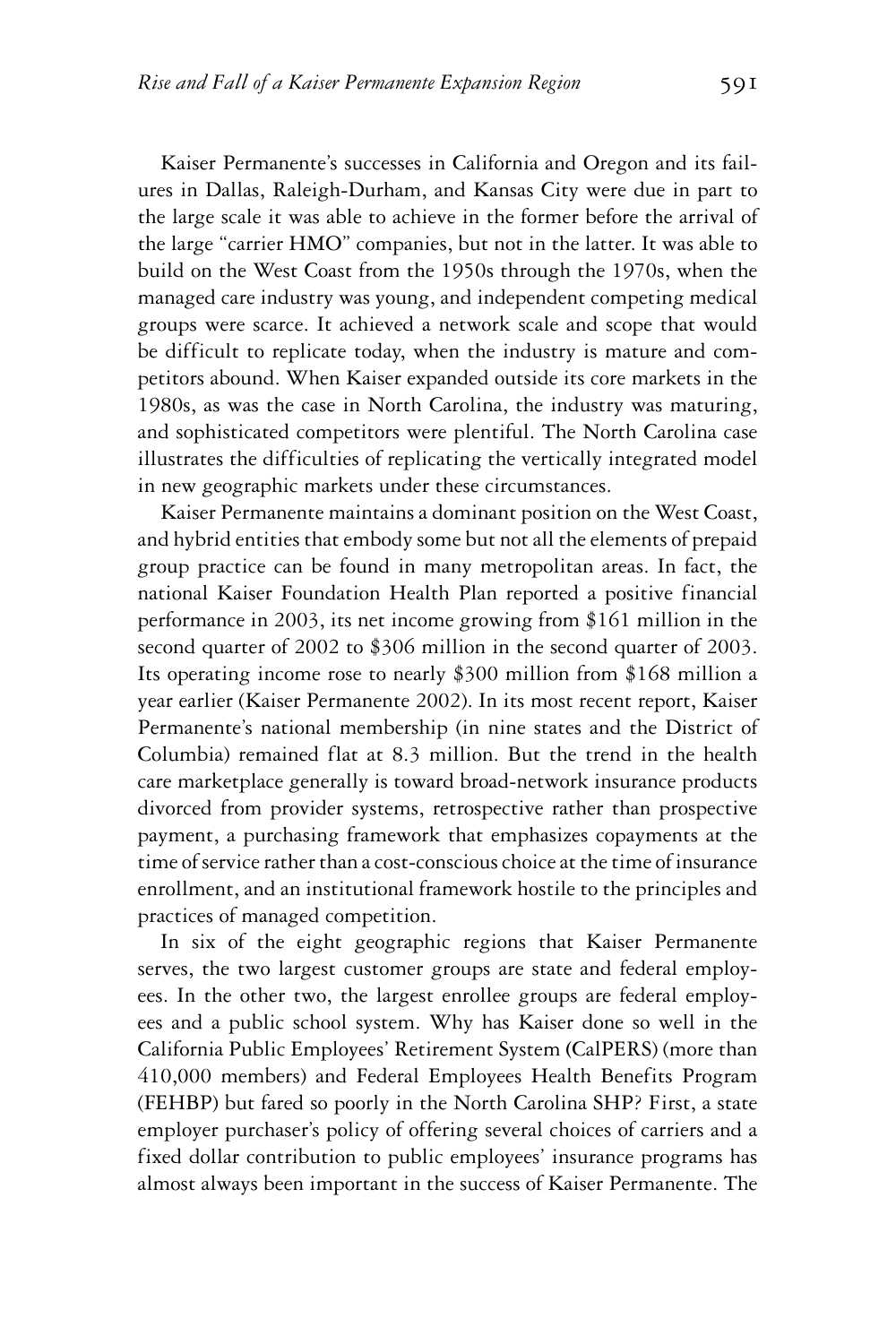dominant presence of the FEHBP and its enrollees was doubtless a major contributor to the success of Kaiser in the Washington, D.C., area.

Second, within both the CalPERS and FEHBP, the playing field is reasonably level. CalPERS has standardized the benefit packages offered by all HMOs, and the statewide preferred provider organizations (PPOs) have coverage sufficiently comprehensive that their premiums are higher than those of the HMOs, reflecting PPOs' inherently greater cost for the same covered benefits. In the FEHBP, the benefits are not as standardized, but the Office of Personnel Management has required that the benefit packages offered be fairly comprehensive. In addition, in both the CalPERS and FEHBP, retirees are treated as a separate risk pool, in recognition of their higher costs, and the employer contributes to dependents' coverage quite generously. However, not all is perfect even in the ideal purchasing environment. In the CalPERS program, Kaiser is concentrated in urban areas in California, where health plan competition still works, which means that with a statewide premium, the PGPs enjoy the luxury of not having to operate in rural areas that are costly because of local provider monopolies but where the self-funded PPOs do operate. It is likely that certain markets, such as most rural or commuter areas, may not have the geographic conditions to sustain a profitable private-sector PGP, even when these conditions are met.

What can private (employer) and public policymakers do to make market environments more hospitable to the PGP model of care delivery? Is managed competition vital to the PGPs' future success? The essential insight of managed competition, as a reform, is to divide the provider community into competing economic units and then to offer employees a responsible choice with premiums that reflect the differences in per capita cost, in order to give them an incentive to choose the efficient providers (Enthoven 1993). If a critical mass of employers were able to do this in any market area, managed competition advocates still claim, they would create the environmental conditions in which efficient delivery systems could enter, market their superior value for the money, and achieve economies of scale. By "critical mass," we mean enough that each of several competitors could grow to a point at which they achieved economies of scale (such as 500,000 enrollees in a metropolitan area). The following elements must be present if a PGP is to have access to the employee (not just employer) market: a broad choice of health plans; risk adjustment to mitigate adverse selection; an employer contribution that allows employees to retain any savings resulting from an economical choice; a level regulatory playing field among HMOs, insurers,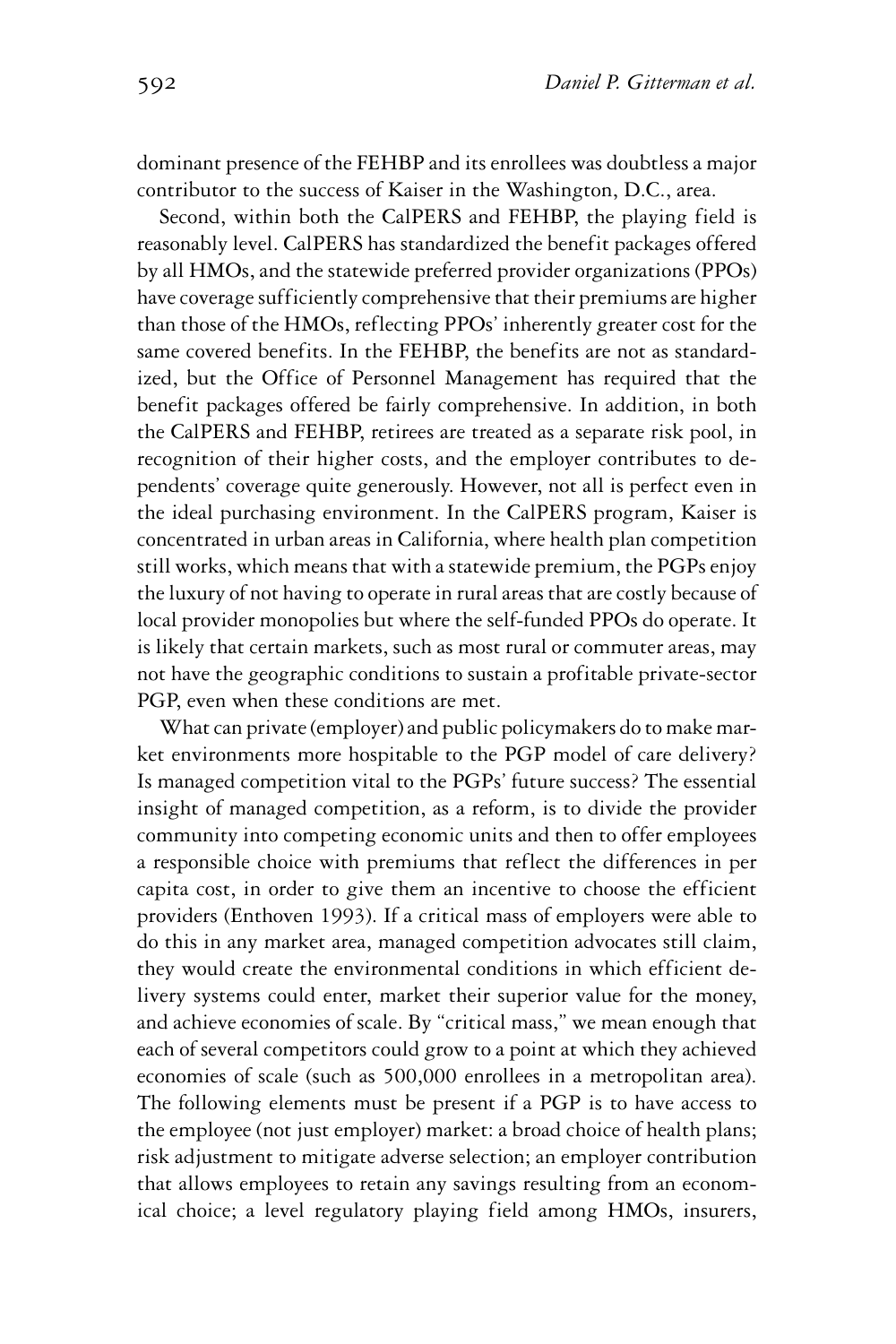and self-insured plans; and reliable, comparable information about the quality of care and consumer satisfaction.

Recent research has shown wide variations among providers in the resources used to treat the same conditions and produce the same outcomes (Fisher et al. 2003). Employers might offer employees a price-sensitive choice among existing HMOs and encourage HMOs to develop selective networks to improve their performance. (The all-inclusive network favored by employers in the single-source model is sure to be ineffective.) Alternatively, under the protection of the Employee Retirement Income Security Act, employers might develop several selective PPOs, each of which would offer the preferred services of a different network of providers. If there are effective IPAs in a market, employers might build their choices on them or even share the gains created by the most efficient providers by offering them bonuses for achieving performance goals. The focal points for these networks would likely be different hospitals and their staffs. The idea is to be sure that those employees who choose efficient providers realize the savings generated by their choices.

#### Prepaid Group Practice, Whither the Future?

Despite the high expectations, PGPs have fared poorly in the market in recent decades. Group- and staff-model HMOs have survived only where they constitute a large portion of the local market, offer an adequate choice of physicians, and gain from economies of scale similar to those of nonintegrated competitors (Hurley et al. 2002; Robinson 2004). PGPs have had a great impact on the American health care system and continue to offer high-quality, cost-effective care to millions of patients in particular regions and communities. Yet their future remains unclear. KP was not the only HMO to have faced competitive challenges. Nationally, no group- and staff-model HMOs have performed well over the past two decades. In June 1980, the group and staff models had 7.4 million members, or 81 percent of the total HMO membership. By July 1990, with 13.1 million members, they accounted for 39 percent of the total HMO membership. In July 2002, group and staff models served 7.5 million members, 10.1 percent of the HMO total (InterStudy 2003).

Membership in staff models actually declined, while membership in group models (mainly Kaiser Permanente) grew slowly and lost market share to faster-growing models, such as IPAs and mixed models.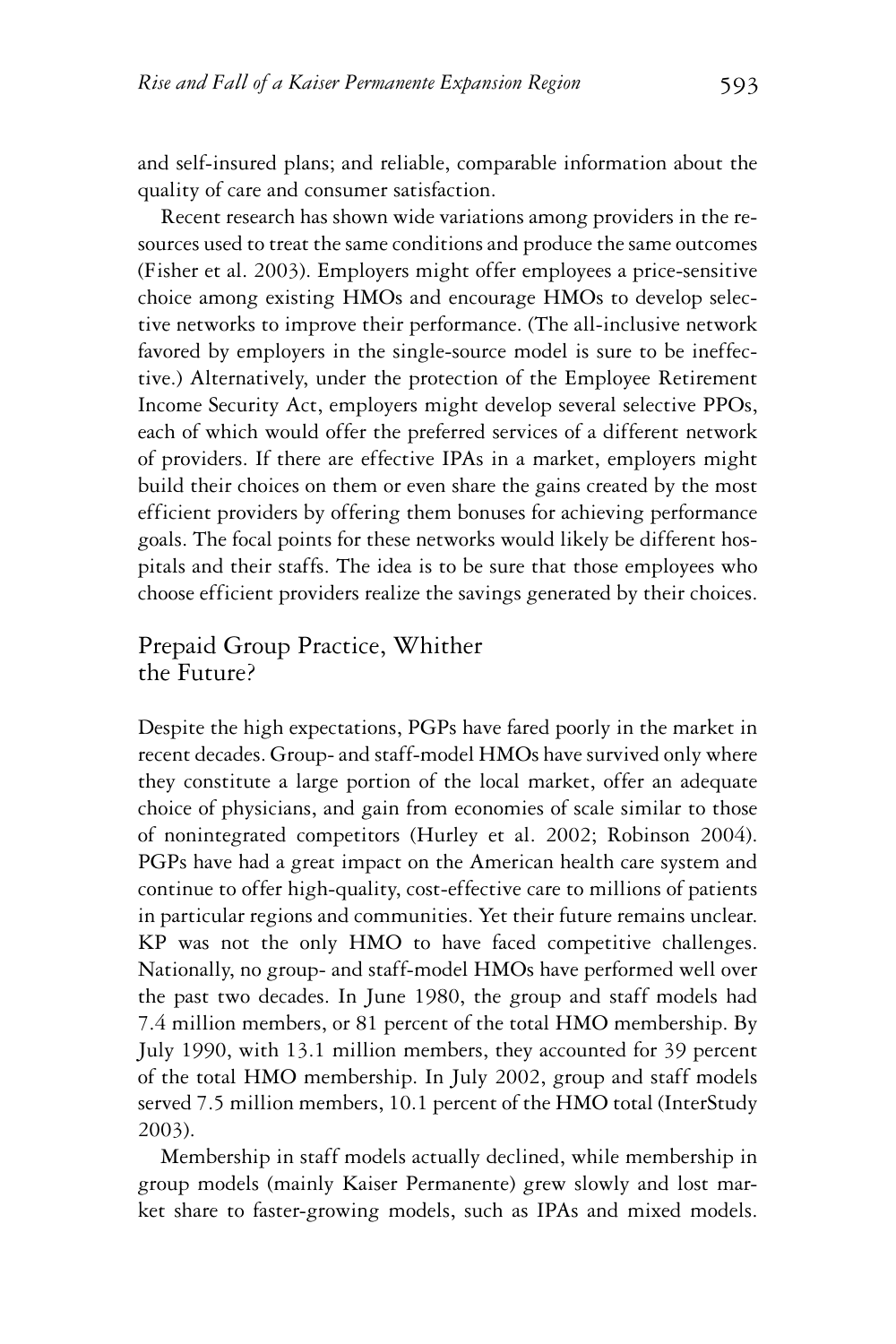The models that rely on established providers and facilities can grow much faster than group and staff models that must recruit and develop their own doctors and facilities. With only limited success in particular regions, this strongly suggests that the vertically integrated HMOs have structural features—such as a narrow network and a market appeal based in part on lower costs—that put them at variance with common employer policies of purchasing from a single source and paying all or most of their employees' premiums.

By the early 1990s, some group- and staff-model HMOs, seeking to attract employers that wanted a single source of health insurance, sought innovations and merged with or acquired wide networks of traditional providers to offer alongside their groups. For example, the Harvard Community Health Plan, a "flagship" staff model, grew rapidly in the 1980s, peaked in 1992, and then began to decline. In 1993, it acquired a groupnetwork model and entered the "mixed-model" category. In 1996, it merged with the Pilgrim IPA to become Harvard Pilgrim Health Care, now a"mixed-staff, group, IPA" model. Similarly, the Group Health Cooperative of Puget Sound, another "flagship" HMO, was a staff model as of January 1993. After experiencing three years of no growth, it brought another group into its network and created a wide network of fee-forservice, solo-practice doctors. By July 1994, it too was a "mixed-staff, group, network, IPA" model. In these cases, market conditions created by the employer single-source and employee contribution policies that did not highlight cost differences forced health plans to abandon the pure staff model (InterStudy 1998).

Some health plans have tried to combine the virtues of organizational integration with the attractions of contractual promiscuity by wrapping a network of independent physicians around a core of an integrated group practice. In some cases, "mixed-model" hybrids, like Harvard Pilgrim Health Care, proved to be resting points on the road to the vertical disintegration of the insurance and delivery components. In Washington and Idaho, however, the Group Health Cooperative has combined a core prepaid group practice with a contracted network of solo and small-group practices, thereby preserving its market share. But it has not been able to leverage the distinct virtues of integrated efficiency and broad choice into a comparative advantage and so remains a niche player in a market increasingly dominated by broad network-insurance products and fee-for-service payment (Robinson 2004).

As a vertically integrated organization that combines an insurance entity with multispecialty group practices and, in some regions, hospitals,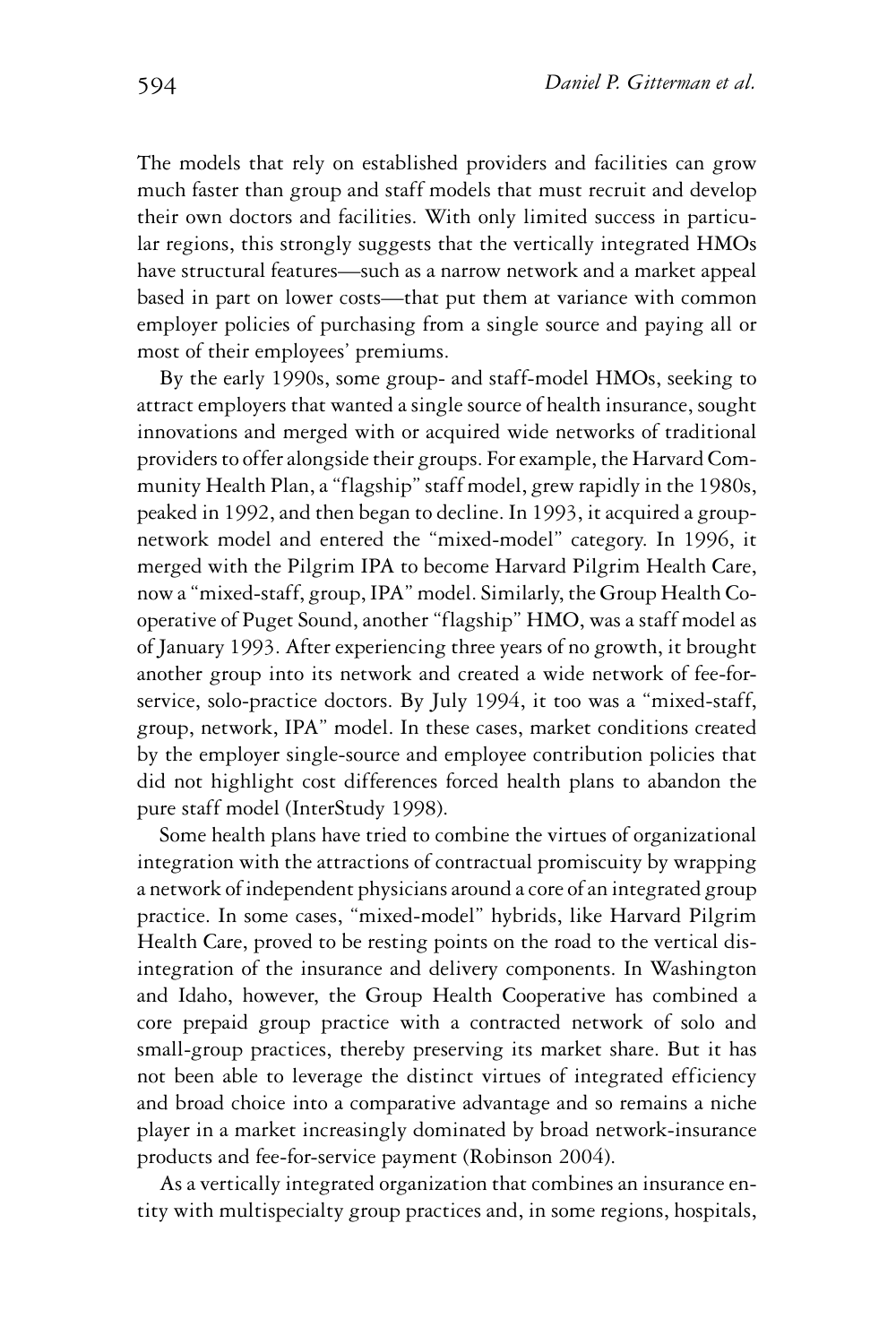KP possesses particular strengths and weaknesses. A PGP cannot be built overnight. For decades, KP and the Group Health Cooperative have been working out the kinks and links in the financing and delivery systems. The KP model is not always a winner, as evidenced by the failures of KP–Carolina and of similarly structured group/staff HMOs in some other markets, nor a clear loser, as evidenced by the continuing success of KP and similarly structured entities in California and elsewhere (Robinson 2004). Hence, the most general lesson of our analysis is that the successful introduction and proliferation of prepaid group practice into markets with little or no experience with the model depend on the conjuncture of several supportive conditions. These include employers willing to offer a choice of carriers (because PGPs cannot succeed as a single source); employers willing to structure the offering to employees so that the employee making the choice gets most, if not all, of the savings; a framework that mitigates adverse selection; a regulatory framework that imposes equal burdens on PGPs and their competitors; a supply of high-quality providers (hospitals and specialists) willing to contract with PGPs on terms similar to those granted to others; and a high enough population density to permit the enrollment of a critical mass of members within a referral area sufficient to support the multispecialty group practice with most of the secondary care specialists represented. All this suggests that while PGPs can play an important role in market-driven reform, without the right mix of supporting factors, a variety of other, more flexible and robust models will also be needed.

#### **ENDNOTES**

- 1. Former KP–Carolina and CPMG managers, physicians, and employees; North Carolina Department of Insurance officials; and Duke University and University of North Carolina health policy experts participated in a discussion on the "rise and fall of KP" at the University of North Carolina. The KP–Carolina and CPMG participants' comments are cited as UNC 2002 (March 19, 2002).
- 2. Former and current KP national officials in Oakland participated in a conference call organized by the Kaiser Institute of Health Policy on "lessons learned" from previous regional expansion efforts. These comments are cited as KP Institute 2002 (May 6, 2002).

#### References

Enthoven, A. 1978a. Consumer-Choice Health Plan (first of two parts): Inflation and Inequity in Health Care Today: Alternatives for Cost Control and Analysis of Proposals for National Health Insurance. *New England Journal of Medicine* 298(12):650–8.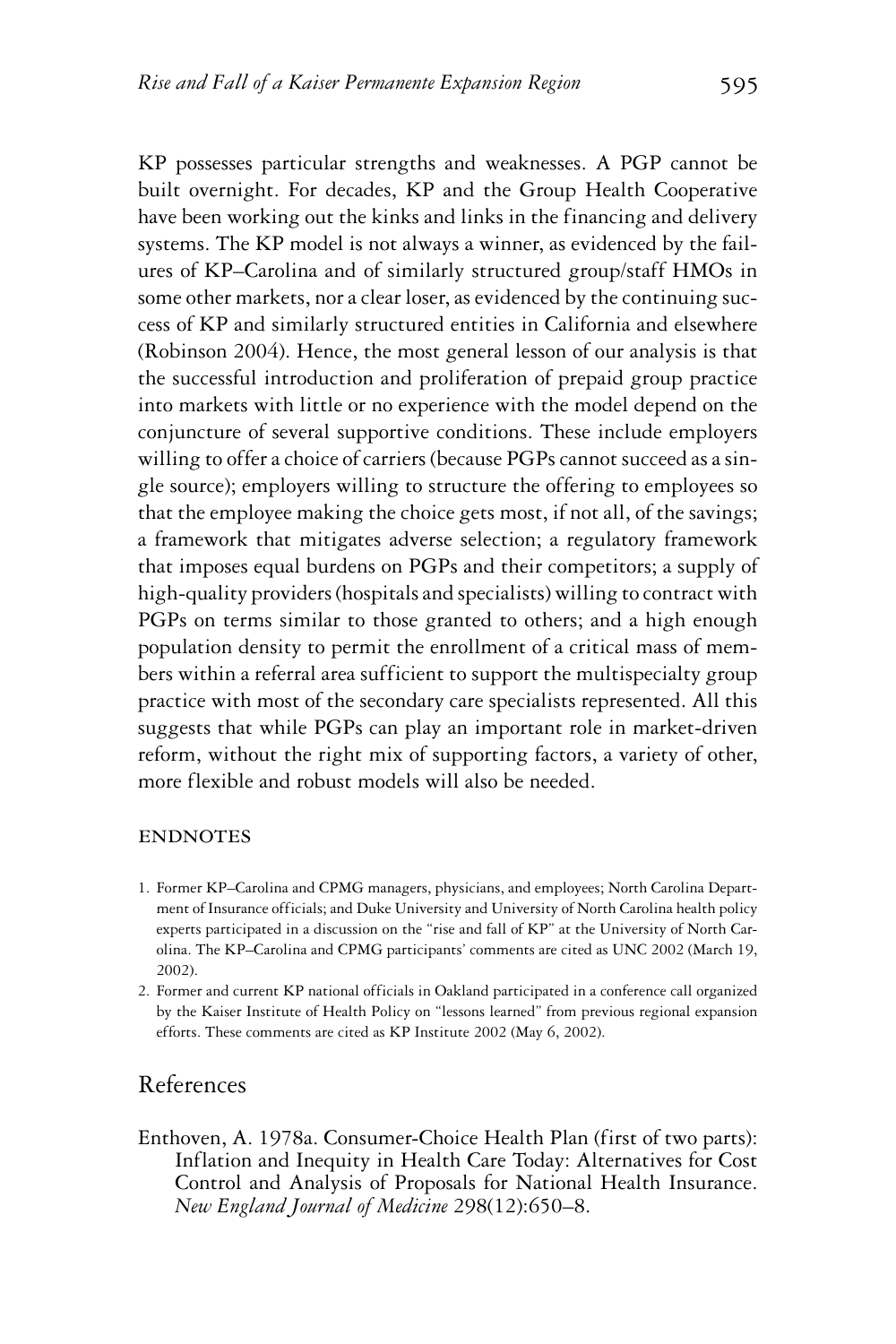- Enthoven, A. 1978b. Consumer-Choice Health Plan (second of two parts): A National Health Insurance Proposal Based on Regulated Competition in the Private Sector. *New England Journal of Medicine* 298(13):709–20.
- Enthoven, A. 1993. The History and Principles of Managed Competition. *Health Affairs* 12(suppl.):24–48.
- Fisher, E.S., D.E. Wennberg, T. Stukel, D.J. Gottlieb, F.L. Lucas, and E.L. Pinder. 2003. The Implications of Regional Variations in Medicare Spending. Part 1: The Content, Quality, and Accessibility of Care; Part 2: Health Outcomes and Satisfaction with Care. *Annals of Internal Medicine* 138(4):273–98.
- Frank, R., H. Huskamp, T. McGuire, and J. Newhouse. 1996. Some Economics of Mental Health "Carve-Outs." *Archives of General Psychiatry* 53(October): 933–7.
- Hurley, R., J. Grossman, T. Lake, and L. Casalino. 2002. A Longitudinal Perspective on Health Plan–Provider Risk Contracting. *Health Affairs* 21(4):144–53.
- InterStudy. 1990. *The InterStudy Edge, Managed Care: A Decade in Review, 1980–1990*. Excelsior, Minn.
- InterStudy. 1993. *The InterStudy Competitive Edge, Part I. HMO Directory, 5.1, 1993*. Excelsior, Minn.
- InterStudy. 1994. *The InterStudy Competitive Edge, Part I. HMO Directory, 6.1, 1994*. Excelsior, Minn.
- InterStudy. 1995. *The InterStudy Competitive Edge, Part I. HMO Directory, 7.1, 1995*. Excelsior, Minn.
- InterStudy. 1996. *The InterStudy Competitive Edge, Part I. HMO Directory, 8.1, 1996*. Excelsior, Minn.
- InterStudy. 1998. *The InterStudy HMO Trend Report, 1987–97, August 1998*. Excelsior, Minn.
- InterStudy. 2003. *The InterStudy Competitive Edge, Part II: HMO Industry Report, 13.1*. Excelsior, Minn.
- Kaiser Permanente Advisory Services (KPAS). 1980. *A Feasibility Study of a Prepaid Group Practice Health Plan in the Research Triangle Area*. Oakland, Cal.
- Kaiser Permanente Institute for Health Policy (KP Institute). 2002. Lessons Learned from KP's Expansions and Divestitures. Meeting notes, May 6.
- Kaplan, R.S., and D.P. Norton. 1996. *The Balanced Scorecard*. Boston: Harvard Business School Press.
- Luft, H. 1978. How Do HMOs Achieve Their Savings? Rhetoric and Evidence. *New England Journal of Medicine* 98:1336–43.
- McNeil, R., Jr., and R.E. Schlenker. 1981. HMOs, Competition and Government. In *Health Maintenance Organizations: A Milbank Reader*, edited by John B. McKinlay, 31–60. Cambridge, Mass.: MIT Press.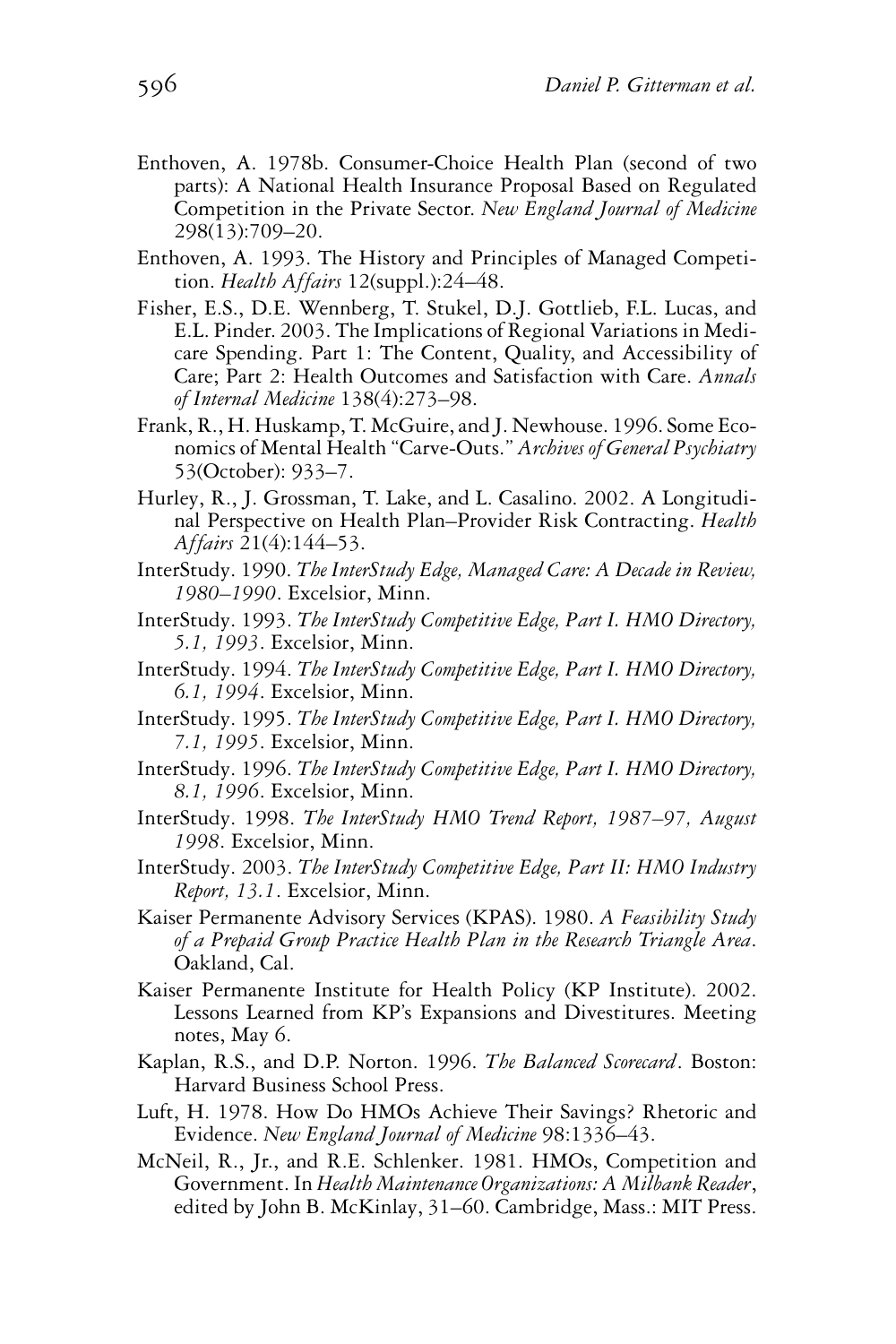- Moran, D.W. 1981. HMOs, Competition, and the Politics of Minimum Benefits. In *Health Maintenance Organizations: A Milbank Reader*, edited by John B. McKinlay, 72-92. Cambridge, Mass.: MIT Press.
- North Carolina Commission on Prepaid Health Plans. 1979a. Interim Report: Findings, Recommendations and Executive Summary. Volume 1. Raleigh, N.C., April 1.
- North Carolina Commission on Prepaid Health Plans. 1979b. Interim Report: Technical Reports and Supporting Data. Volume 2. Raleigh, N.C., April 1.
- North Carolina Department of Insurance (NCDOI) Financial Evaluation Division. 2000. Kaiser Foundation Health Plan of NC Annual Statements (1985–2000). Raleigh, N.C.
- North Carolina Department of Insurance (NCDOI). 2002a. Kaiser Foundation Health Plan of NC Annual Statements (1985–2000) submitted to NCDOI Financial Evaluation Division. Raleigh, N.C.
- North Carolina Department of Insurance (NCDOI). 2002b. Kaiser Foundation Health Plan of NC Annual Statements (1993–1998) submitted to NCDOI Financial Evaluation Division. Raleigh, N.C.
- North Carolina State Health Plan (NCSHP). 1993–1998. Enrollment by Health Plan Option. Raleigh, N.C.
- Robinson, J. 2004 (forthcoming). The Limits of Prepaid Group Practice. In *Reforming Health Care: The Contributions and Promise of Prepaid Group Practice*, edited by A. Enthoven and L. Tollen. New York: Jossey-Bass.
- Saward, E.W., and M.W. Greenlick. 1981. Health Policy and the HMO. In *Health Maintenance Organizations: A Milbank Reader*, edited by John B. McKinlay, 1-30. Cambridge, Mass.: MIT Press.
- Silberman, P. 1996. Kaiser Foundation Health Plan of North Carolina. Ph.D. diss., University of North Carolina, Chapel Hill.
- UnitedHealthcare. 1994. *A Glossary of Terms: The Language of Managed Care*. Minneapolis, Minn.
- University of North Carolina (UNC) (Chapel Hill). 2002. The Entry and Exit of KP. Meeting notes, March 19.

*Acknowledgments:* We gratefully acknowledge the numerous interview participants who gave generously of their time and insights, especially Dr. Eugenie Komives (CPMG), Ann Lore, and Dan Soper (KP–Carolina) for their analysis. The Kaiser Permanente Institute for Health Policy provided grant support and information, but the analysis and conclusions are solely our own.

*Address correspondence to:* Daniel Gitterman, Department of Public Policy, Abernethy Hall, CB#3435, University of North Carolina, Chapel Hill, NC 27599– 3435 (e-mail: danielg@email.unc.edu).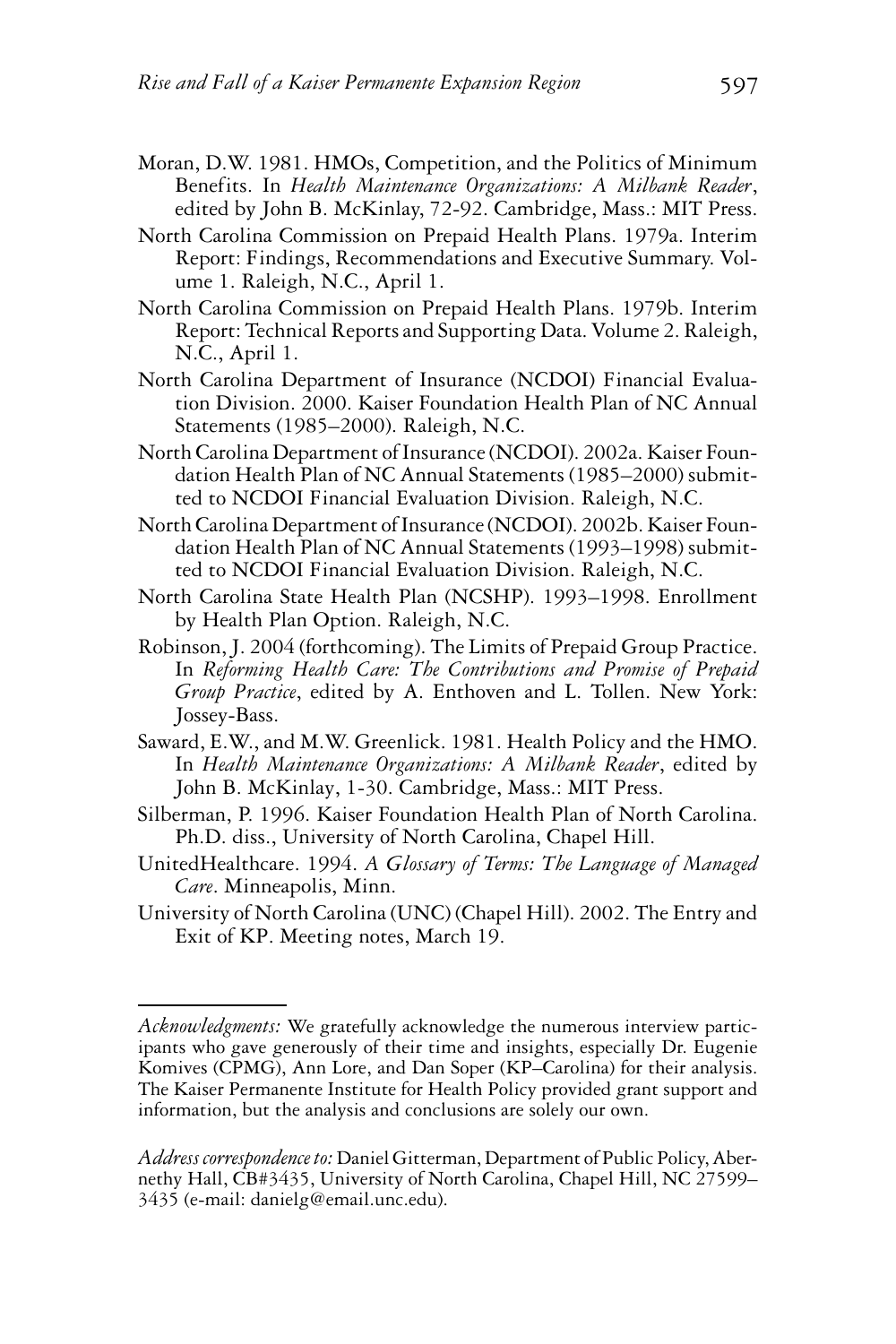## Appendix

#### *List of Interview Participants*

- Bradley Adcock, Vice President, Government Affairs, Blue Cross Blue Shield of North Carolina (March 19, 2002).
- James Bernstein, M.H.A., Director, North Carolina Office of Research, Demonstrations and Rural Health Development; Assistant Secretary for Health, North Carolina Department of Health and Human Services; former President, Foundation for Advanced Health Programs, Inc. (formerly North Carolina Foundation for Prepaid Health Plans) (March 18, 2002).
- William Brandon, Ph.D., Metrolina Medical Foundation Distinguished Professor of Health Policy, University of North Carolina, Charlotte (March 19, 2002).
- Barbara Burke, Senior Deputy Commissioner, Technical Service Group, and former Deputy Commissioner, Managed Care and Health Benefits Division, North Carolina Department of Insurance (June 21, 2002).
- Christopher Conover, Ph.D., Assistant Research Professor, Duke University; former consultant, North Carolina Health Reform Commission (March 19, 2002).
- Ray Coppedge, M.D., Executive Director, Key Physician IPA, Wake County, N.C.; Executive Director, Patient's Choice, Research Triangle, N.C. (June 20, 2002).
- David Coulter, M.H.A., Vice President, Rex Hospital, Raleigh, N.C. (June 19, 2002).
- Wally Dawson, Vice President, Aon Consulting, Raleigh, N.C.; former Director of Sales and Marketing (Triangle region), KP–Carolina (March 19, 2002).
- Allen Feezor, M.A., Health Benefits Administrator, California Public Employees' Retirement System (CalPERS); former North Carolina Deputy Insurance Commissioner and Executive Administrator, North Carolina State Health Plan (June 11, 2002).
- Claudia Ghianni, M.P.H., Director, Health and Wellness Center, Belmont Abbey College; formerly with Health Appraisal Unit, KP– Carolina (March 19, 2002).
- Bill Gillespie, M.D., former President, Regions Outside of California, Kaiser Foundation Health Plan, Inc.; former Senior Vice President for Quality, Kaiser Foundation Health Plan, Inc. Kaiser Permanente;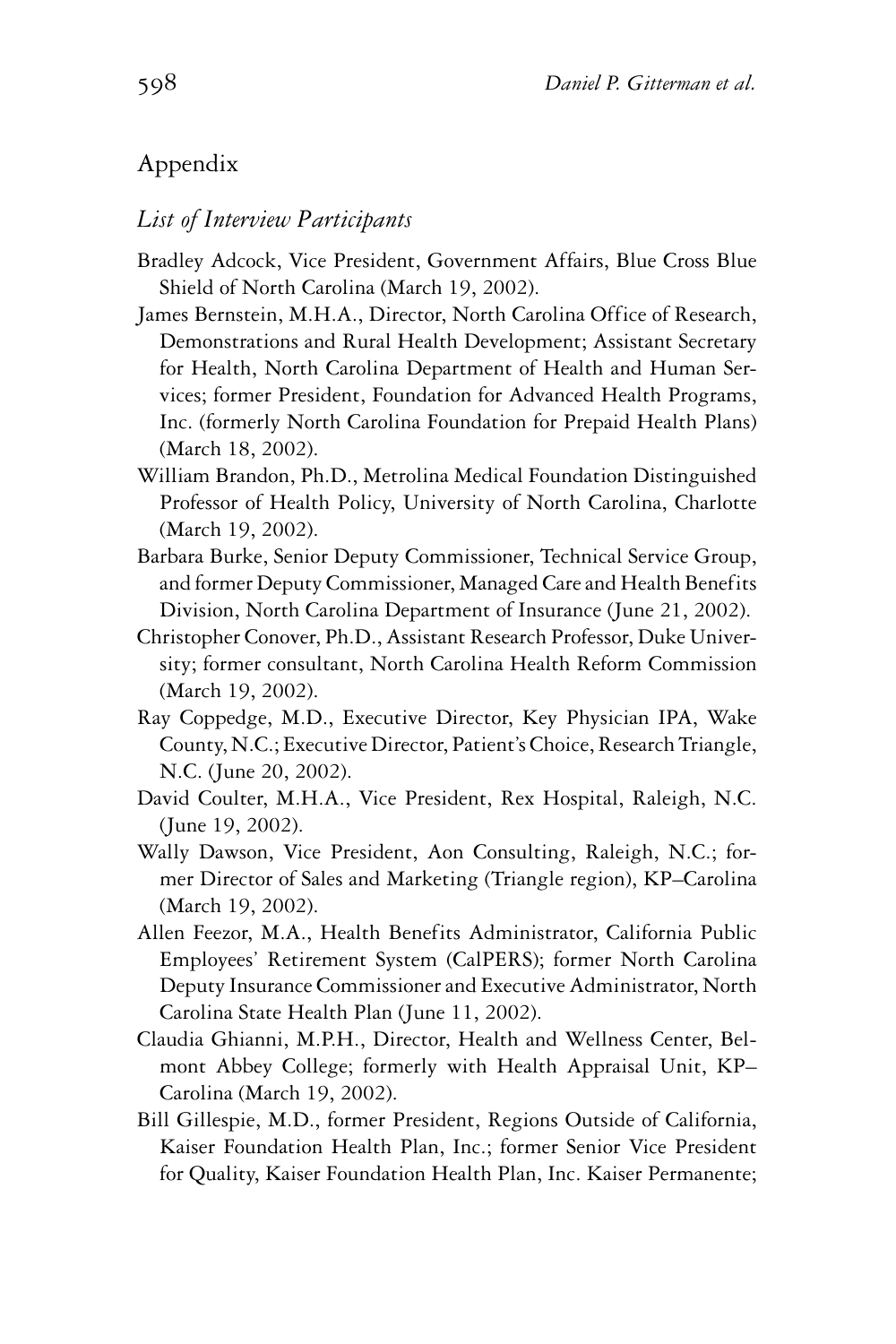former Medical Director, CPMG and Texas Permanente Medical Group (May 6; June 20, 2002).

- Karol Gioannini, Director of Center Operations for Wake Health Services, Inc.; former Medical Center Administrator, KP–Carolina (March 19, 2002).
- Russell Guerin, President, Managed Health Resources and Senior Vice President, Carolinas HealthCare System.
- Sam Havens, former President and Chief Operating Officer, Prudential Health System.
- Nancy Henley, M.D., Clinical Assistant Professor of Medicine, University of North Carolina, Chapel Hill; former Medical Director, KP– Carolina; former Medical Center Administrator, KP (March 19, 2002).
- James Hunt, Governor of North Carolina (1977–85, 1993–2001) (June 19, 2002).
- Harrison Kaplan, Attorney and Lobbyist, Raleigh, N.C.; former Director of Government Relations and Counsel, KP–Carolina.
- Eugenie Komives, M.D., Medical Director, North Carolina State Health Plan; former Associate Medical Director for Health Policy and Utilization Management, CPMG (March 19, 2002; September 4, 2003).
- Jim Lane, Senior Vice President for Policy and Planning, Kaiser Foundation Health Plan, Inc. (May 6, 2002).
- Anna Lore, B.S.N., Government Affairs Representative, Duke University and Duke University Health System; former Executive Director (Triangle Operations), KP–Carolina; former Health Plan Manager, Wellpath (March 19, 2002; August 22, 2003).
- Don Madison, M.D., Professor of Social Medicine, University of North Carolina, Chapel Hill (March 19, 2002).
- Paul Mahoney, Executive Director, North Carolina Association of Health Plans (May 2002).
- Ray Martinez, Deputy Commissioner, Financial Evaluation Division, North Carolina Department of Insurance (March 19, 2002).
- Dave Morgan, National Practice Leader, Permanente Company, LLC (May 6, 2002).
- Joe Morrissey, Ph.D., Deputy Director, Cecil G. Sheps Center for Health Services Research; Professor of Health Policy and Administration, University of North Carolina, Chapel Hill (March 19, 2002).
- Sandra Newton, M.D., Regional Medical Director, Blue Cross Blue Shield of North Carolina; former physician, KP–Carolina (March 19, 2002).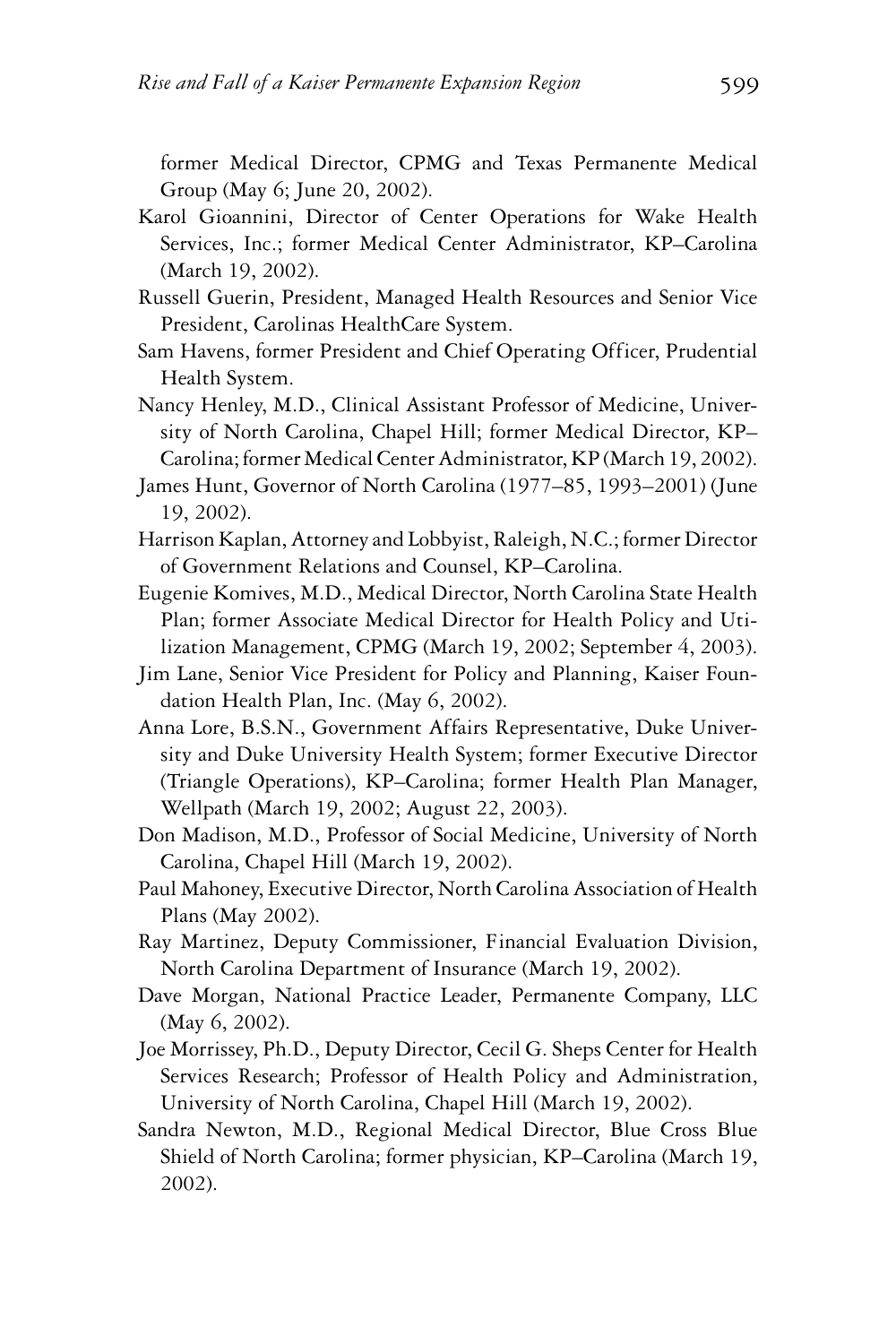- Nancy O'Dowd, Deputy Commissioner, Managed Care and Health Benefits Division, North Carolina Department of Insurance (March 19, 2002).
- Lynette Omar, M.H.A., Assistant Director for Administration, Injury Prevention Research Center, University of North Carolina, Chapel Hill; former Medical Office Manager, KP–Carolina (March 19, 2002).
- David Pockell, Chief Program Officer, California Healthcare Foundation; former Executive Vice President and Northern California Regional Manager, Kaiser Foundation Health Plan, Inc. (May 6, 2002).
- Derek Prentice, M.D., Senior Medical Director, Medical Resource Management, Blue Cross Blue Shield of North Carolina; former Associate Medical Director, Health Care Policy, KP–Carolina (June 14, 2002).
- Tony Rand, North Carolina State Senate Majority Leader; Chairman, North Carolina State Health Plan (Legislative) Oversight Committee (June 20, 2002).
- Jack Rodman, Executive Director, Triangle (North Carolina) Business Group on Health (May 20, 2002).
- Carol Scheele, Associate General Counsel, North Carolina Medical Society; formerly with EQUICOR/CIGNA HealthCare Corporation (May 20, 2002).
- Paul Sebo, Health Plan Program Manager, North Carolina State Health Plan, Raleigh, N.C. (March 19, 2002).
- Pam Silberman, Ph.D., Associate Director, Policy Analysis, Cecil G. Sheps Center for Health Services Research; Vice President, North Carolina Institute of Medicine; Clinical Associate Professor, Department of Health Policy and Administration, School of Public Health, University of North Carolina, Chapel Hill (March 19, 2002).
- Dan Soper, President and Chief Operating Officer, Elsinore Technologies, Inc., Raleigh, N.C.; former Executive Director of Health Plan Operations, KP–Carolina (March 19; June 14, 2002).
- Lynn Spragens, M.B.A., Senior Consultant, The Bard Group; former Chief Financial Officer, Carolina Permanente Medical Group (June 14, 2002).
- Jill Steinbruegge, M.D., Associate Executive Director, Physician Development, Permanente Federation (Cal.); former Associate Medical Director, Physician Development and Information Technology, KP (June 12, 2002).
- Stephen Stemkowski, Manager, Premier, Inc., Charlotte, N.C.; former Director of Major Account Services, KP–Carolina; former